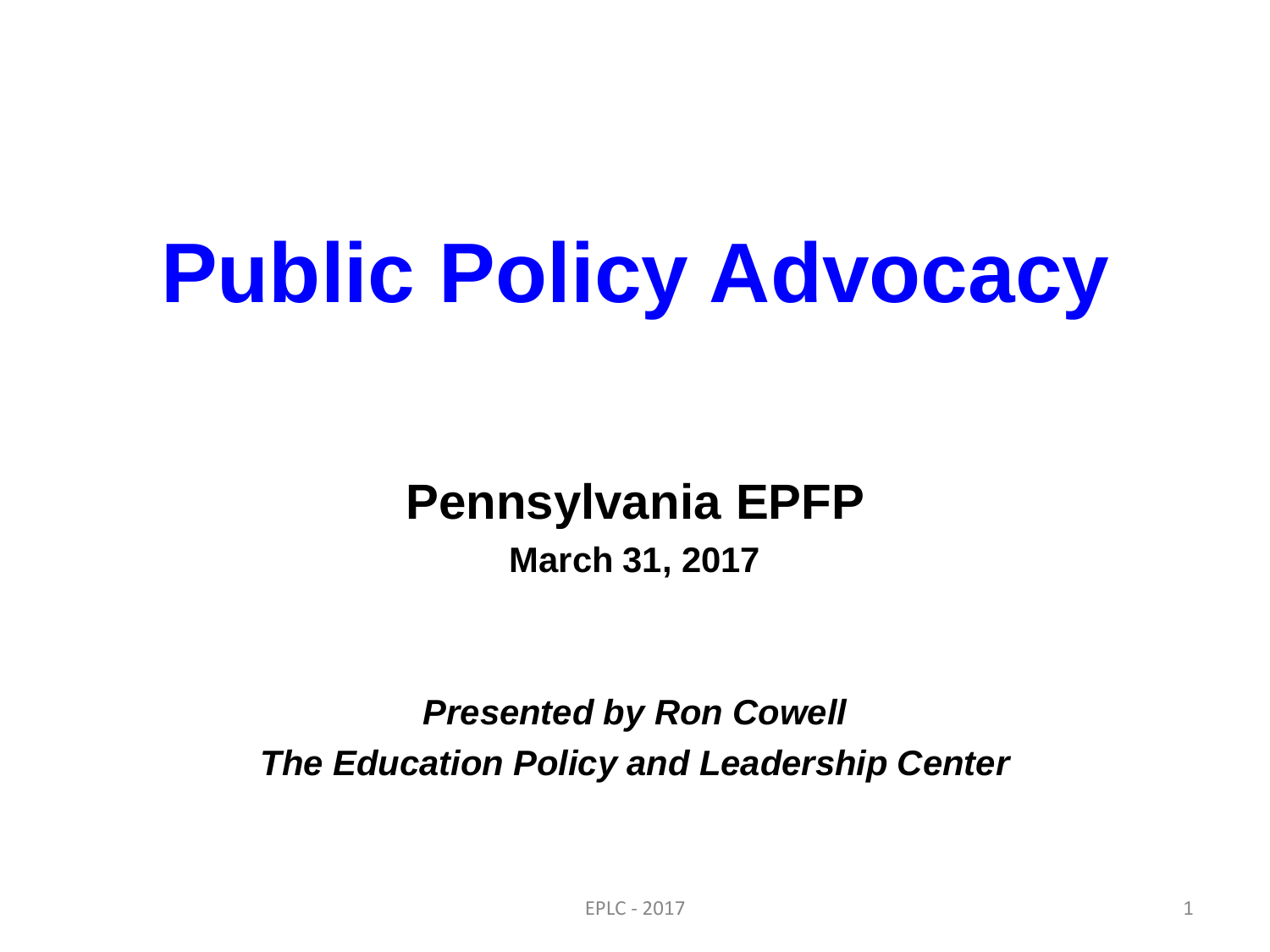## **Addressing Public Policy**

- **Understand why public policy matters.**
- **Consider how you are affected.**
- **Determine how public policy can be used more effectively.**
- **Stretch your imagination!**
- **Understand how you can make a difference.**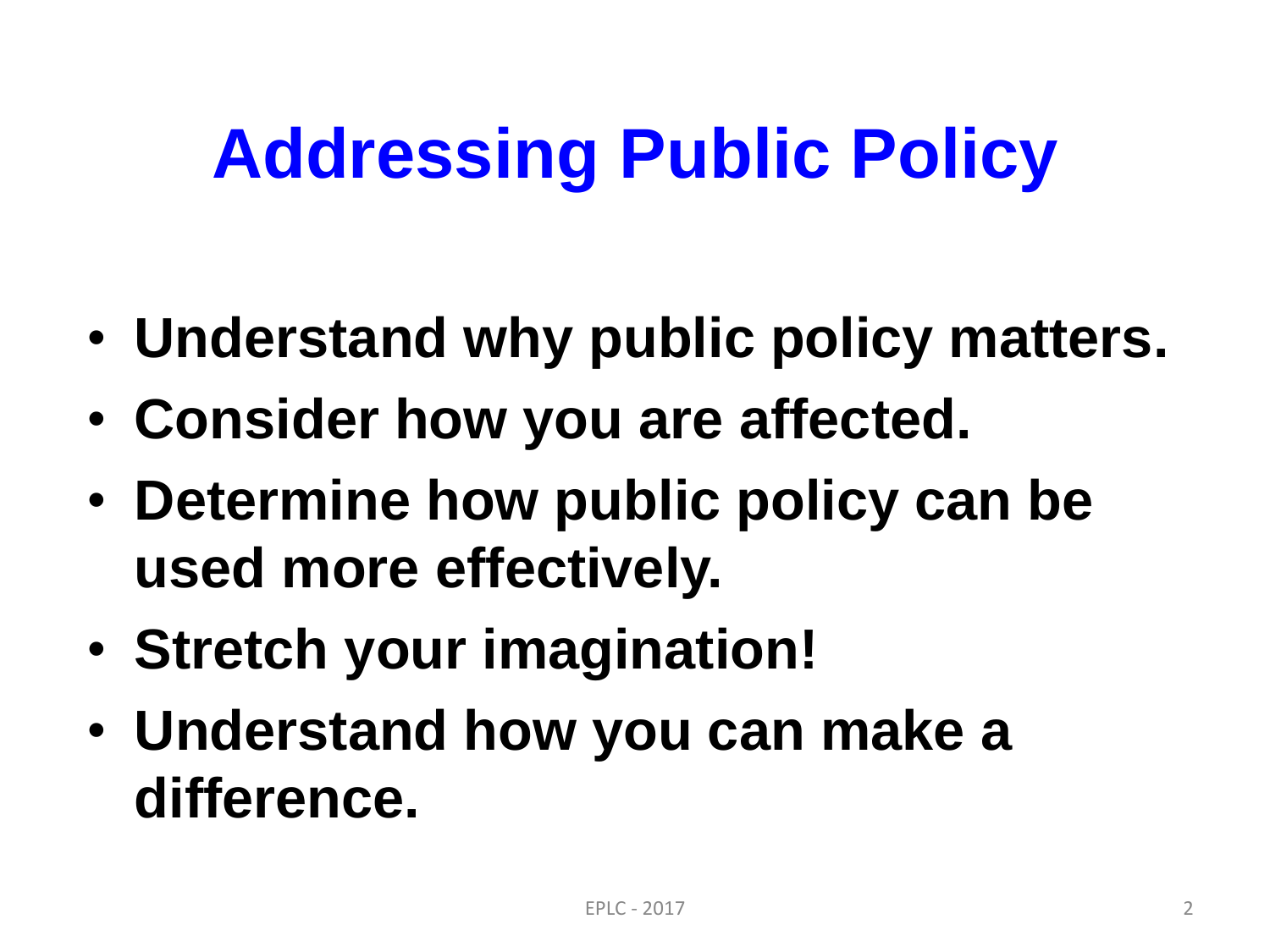## **Public Policy**

- **Public vs. Institutional vs. other (i.e. family).**
- **The enforceable "law" vs. practice or habit.**
- **Recognize pyramids of law and jurisdiction.**
- **Constitutions, statutes, regulations, other.**
- **Local (municipal, county, school district), state and federal.**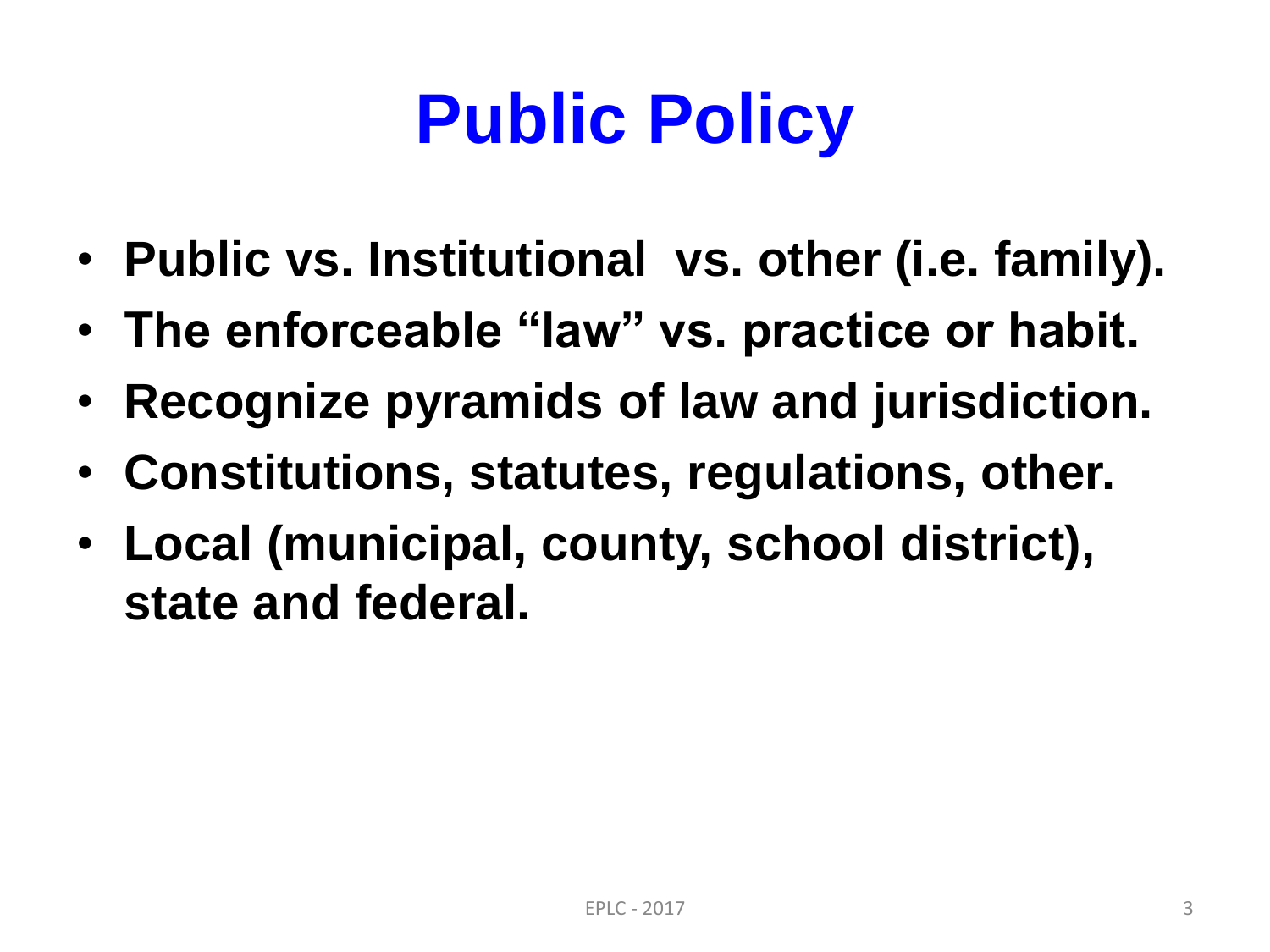### **Relevancy of Public Policy**

- **Affects each of us in many ways.**
- **Shapes the environment in which we work.**
- **Shapes our professional lives.**
- **Can mandate, encourage, prohibit, or inhibit.**
- **Apply to "some" or "all" of a category.**
- **May create a "right" or entitlement".**
- **Effect of constitutional prohibition on "special laws" (i.e. Pittsburgh, Harrisburg, etc.).**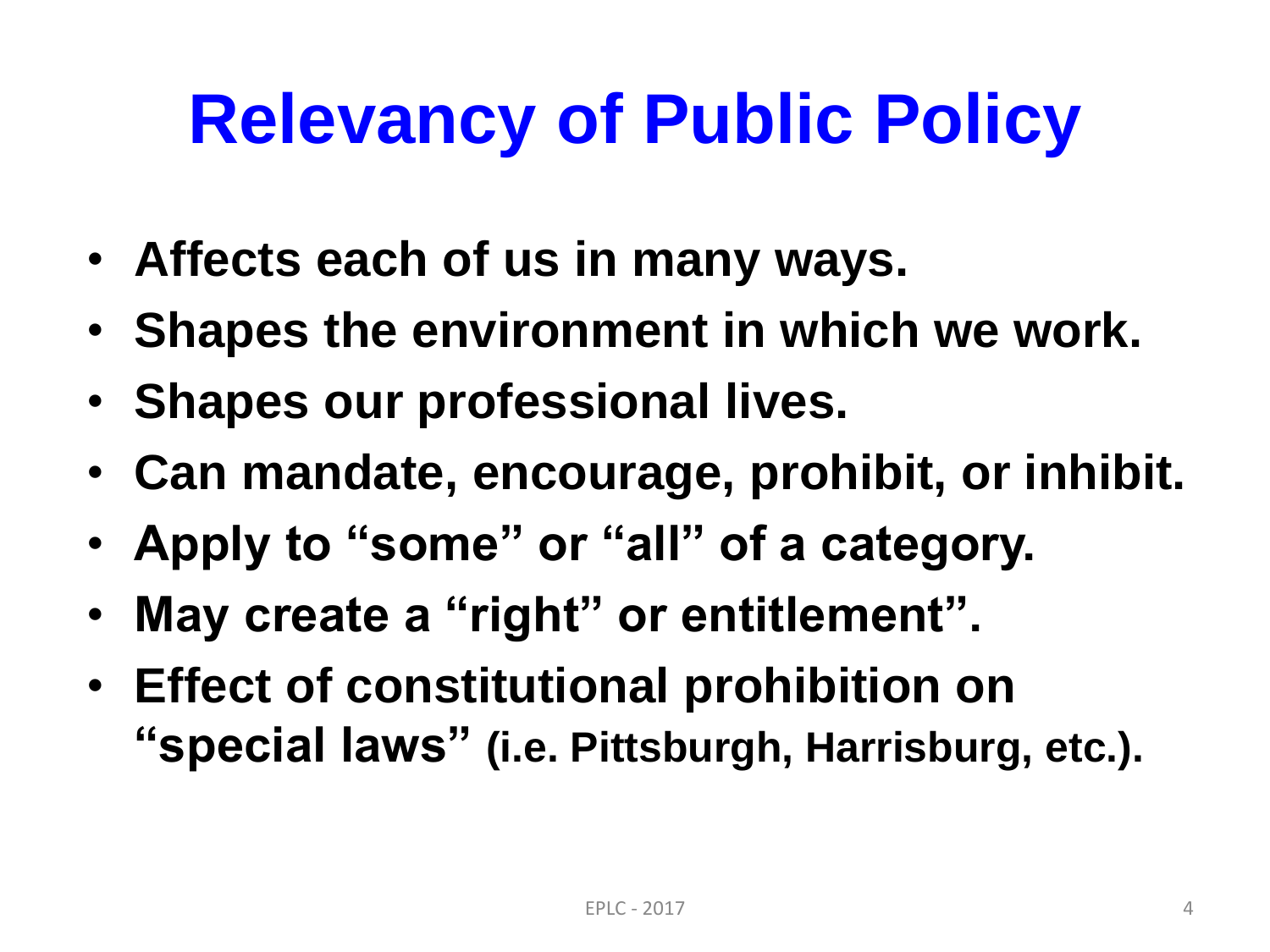## **Related Considerations to Developing Public Policy**

**Other issues that may or may not be part of the "policy" or the law?**

- *Who is to administer?*
	- *Who is to enforce?*
- *Accountability and evaluation?*
- *Consequences for non-compliance?*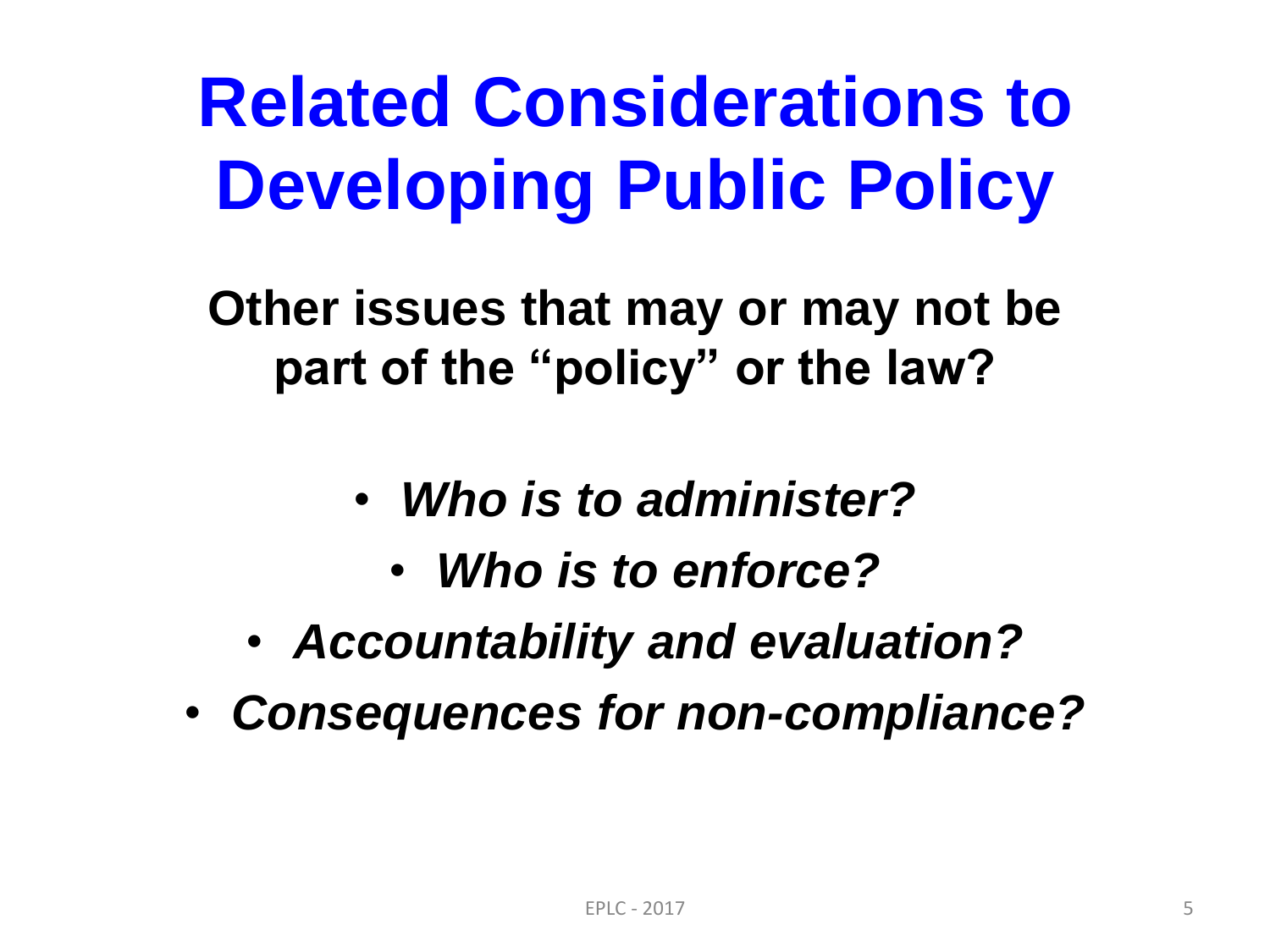## **State Policy Levers That May Be Used**

- **Constitution**
- **Statutes**
- **Regulations**
- **Department Standards/BECS/Guidelines**
- **Appropriations**
- **Conditions attached (targeted, pilots, incentives, rewards)**
- **Appointing Authority**
- **Bully-Pulpit (speechmaking, convening)**
- **Elections and Political Campaigns**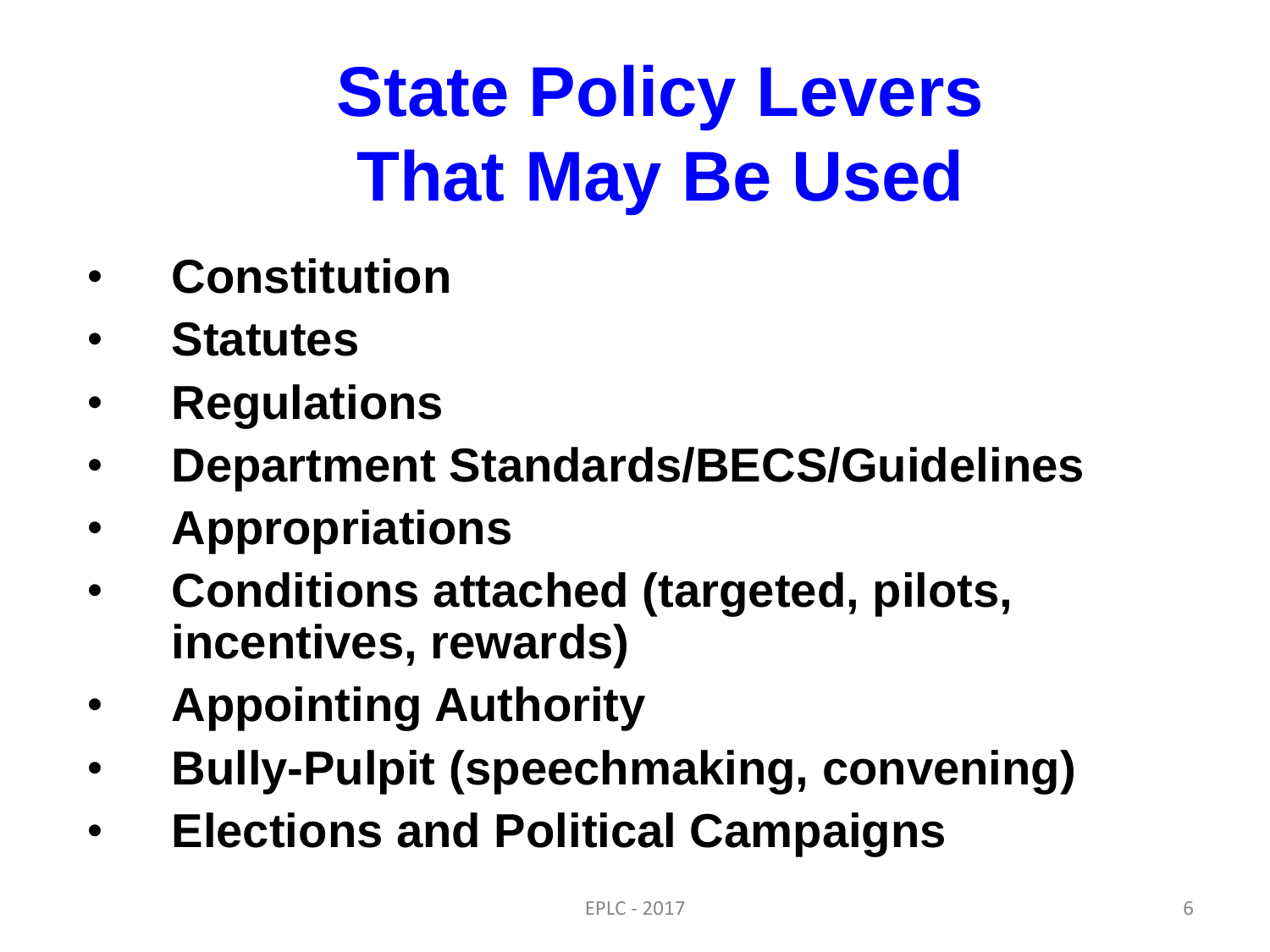## **Relevant School District Policies**

- **Hiring**
- **Curriculum**
- **Graduation requirements**
- **Extracurricular**
- **District-Community Partnerships**
- **Annual Budget**
- **Other ???**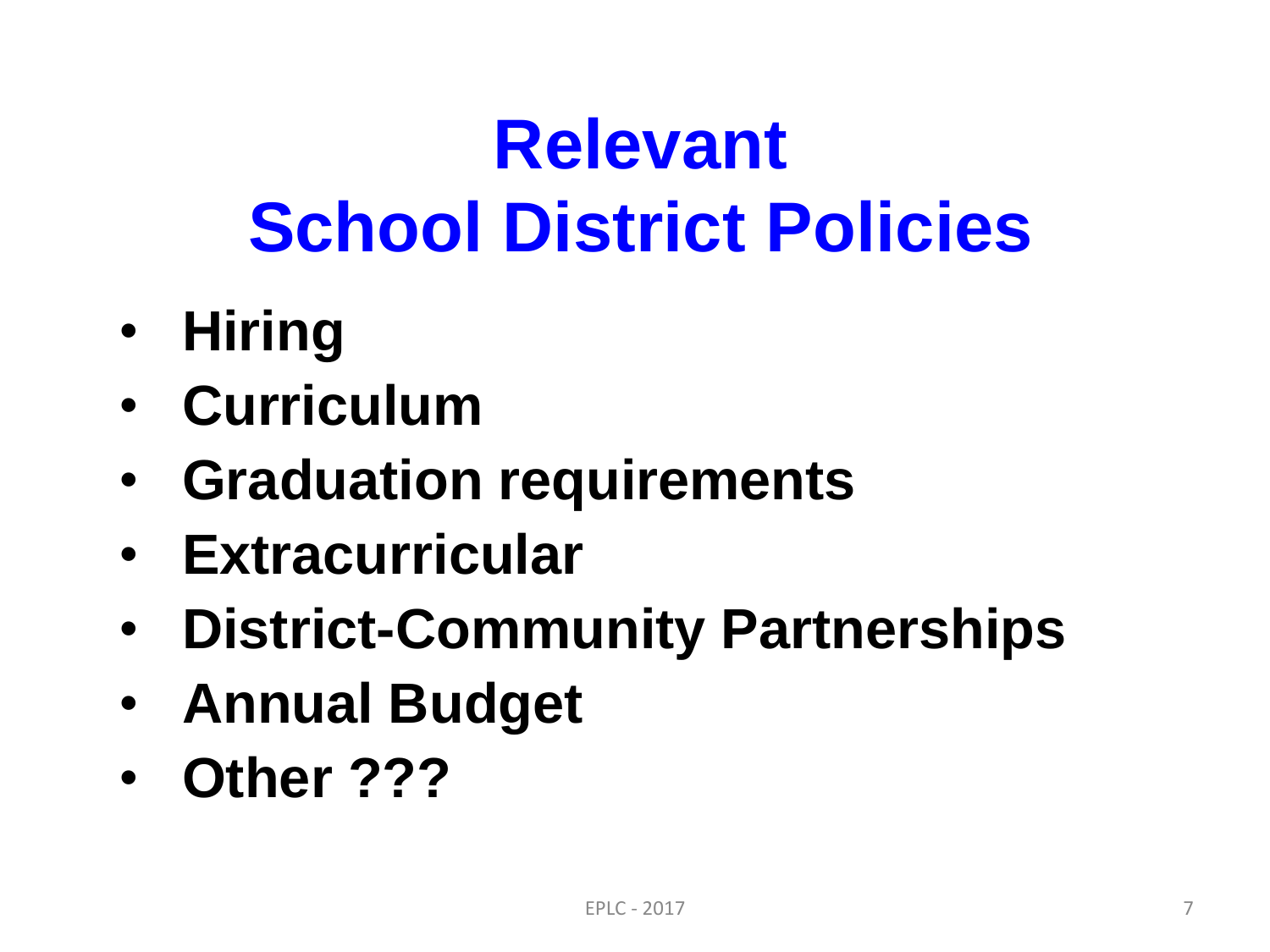## **Why Public Advocacy?**

- **The Importance of Public Policy.**
- **Federal, State & Local Education Policy.**
- **Your right to petition your elected officials.**
- **State & Federal legislators are generalists.**
- **Good policy depends upon those with experience, expertise, information, insight.**
- **Role of state associations and lobbyists.**
- **Role of the member and the constituent.**
- **If you don't, who will?**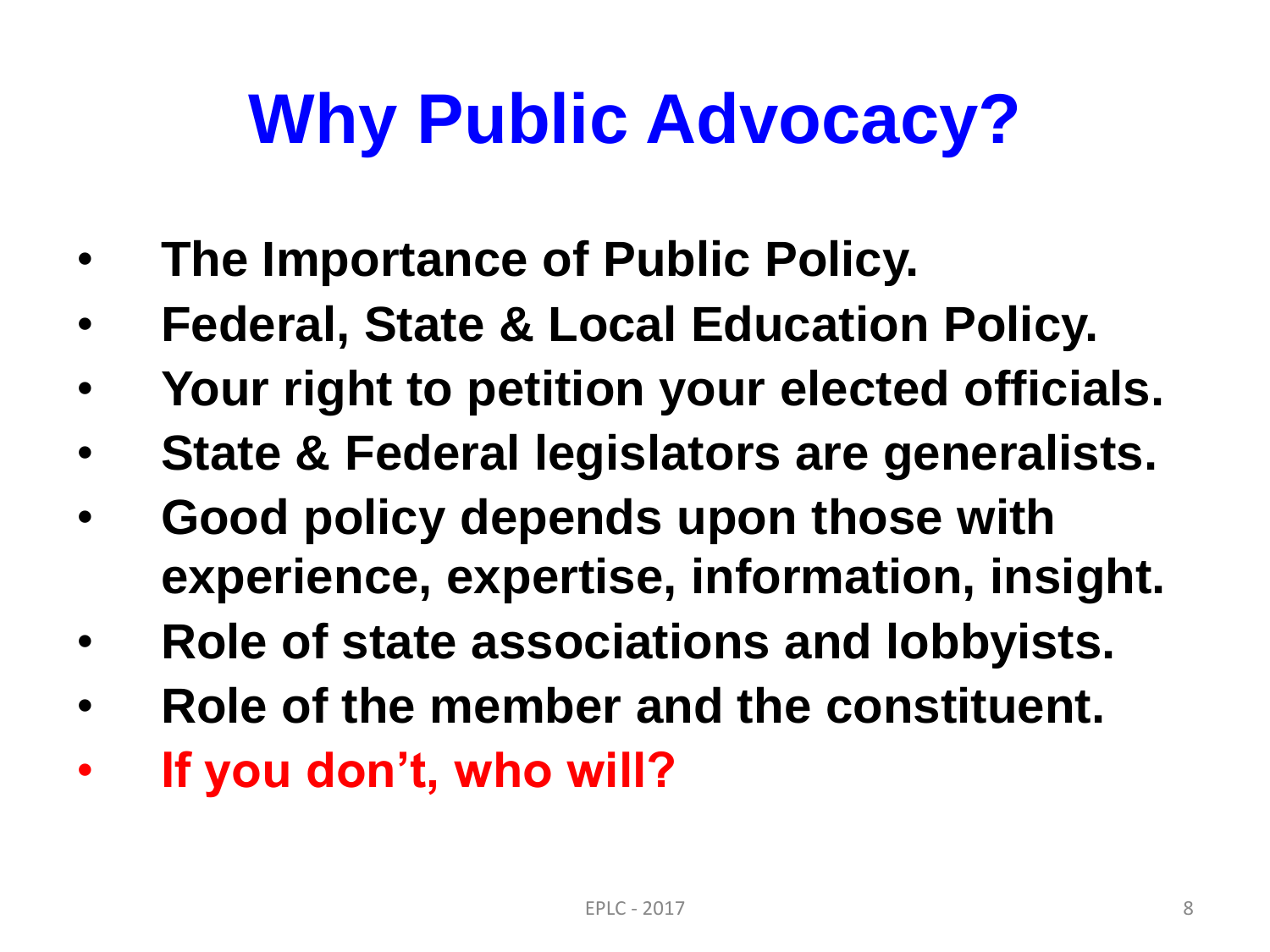## **Many Opportunities for Public Advocacy**

- **Opportunities provided in the policymaking process.**
- **Requirements for public action by policymakers (Sunshine, etc.).**
- **Requirements for public notice.**
- **Requirements for several "readings" of legislation.**
- **State Regulatory review process.**
- **State & School District Budgets – process of several months.**
- **Your obligation to "pay attention".**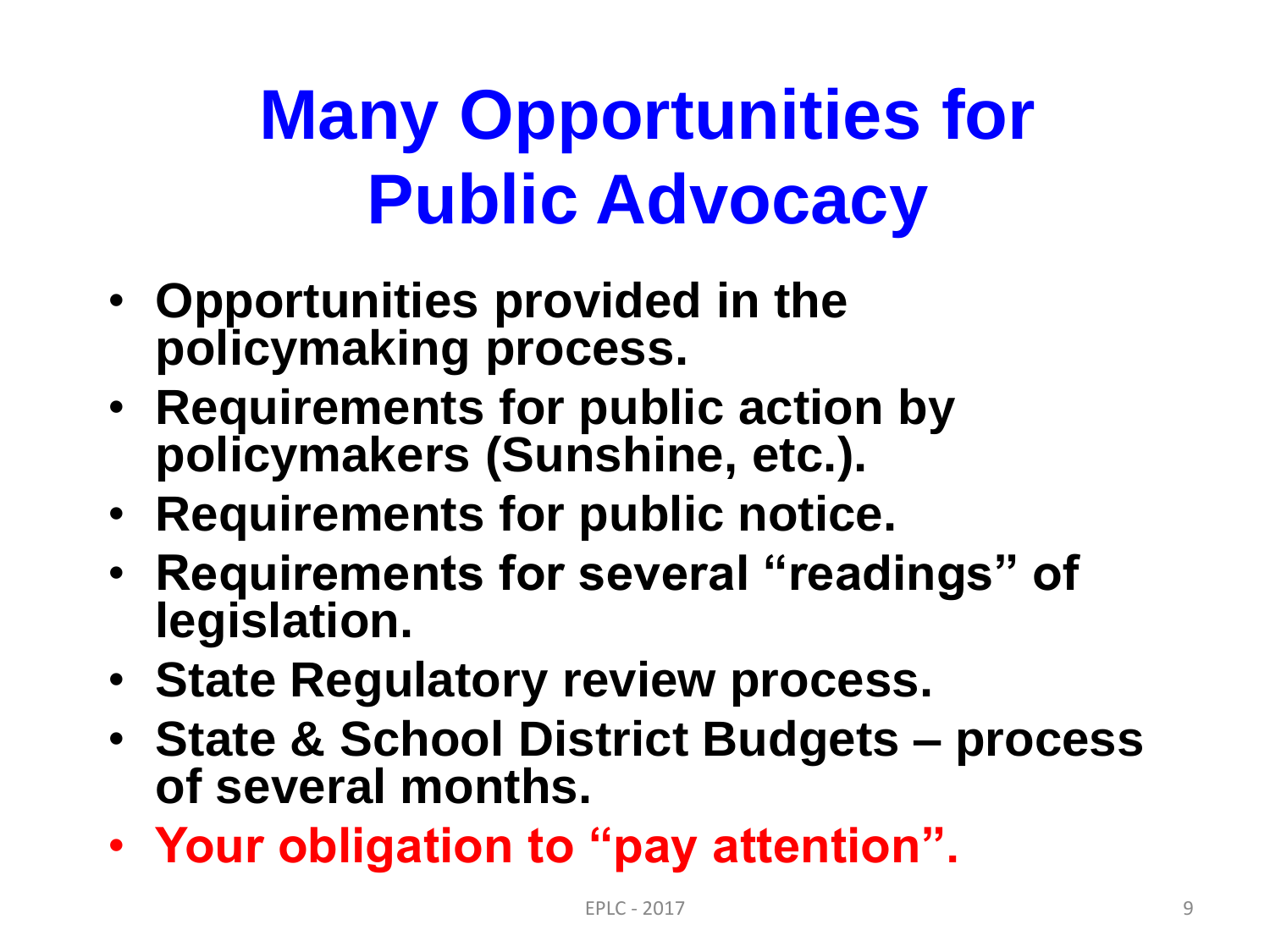### **Advocacy Framework**

- **Know the Issues.**
- **Understand the Process.**
- **Know the Decision-Makers.**
- **Consider the Policy Levers.**
- **Be aware of the Political Environment.**
- **The "ASK".**
- **What Works for Advocacy?**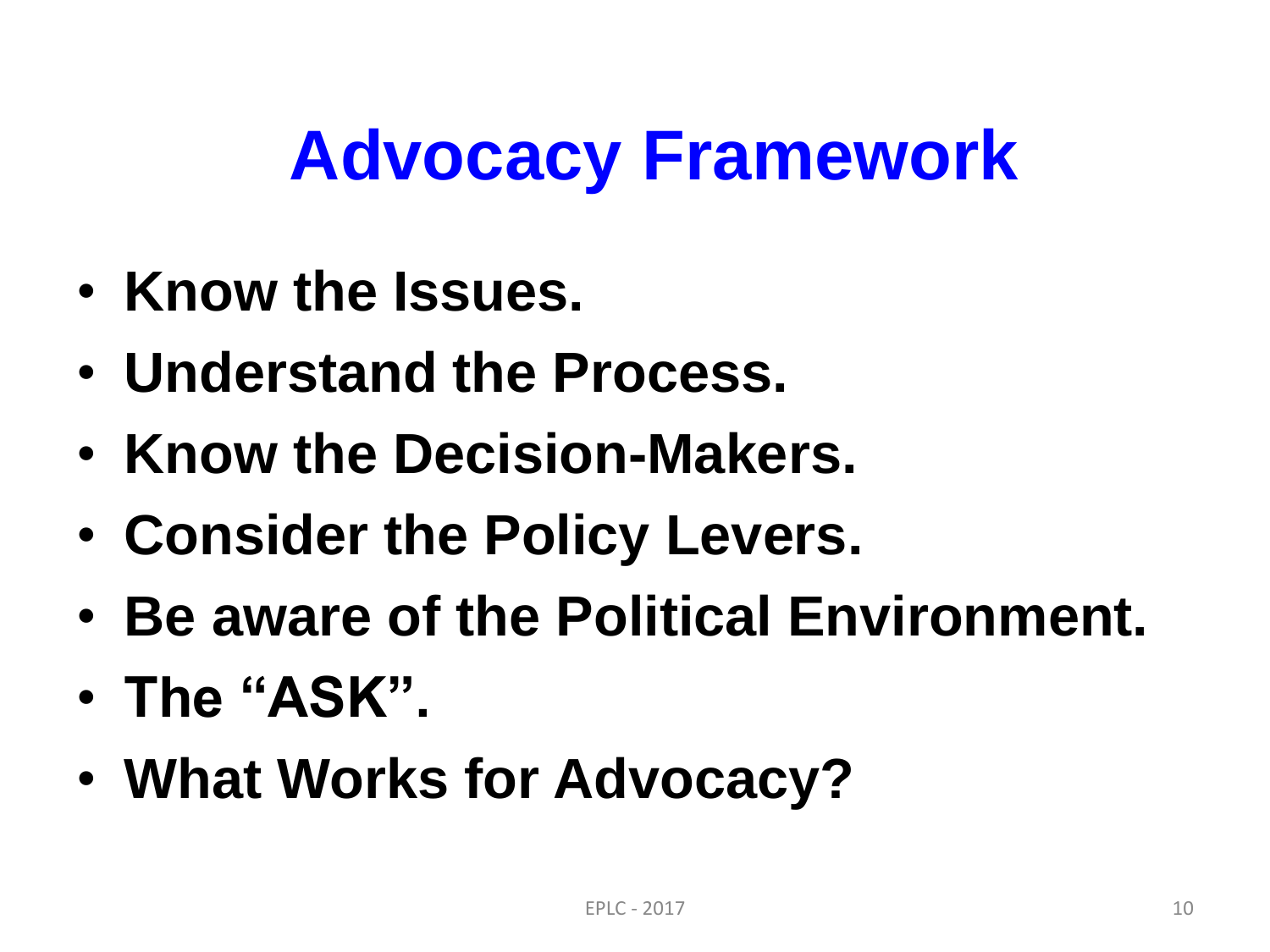**Know the Issues (Because lawmakers may ask)**

- **Do the homework - become knowledgeable.**
- **Be clear and concise about what you ask for, and why.**
- **What is the problem?**
- **What do you propose?**
- **Who is affected?**
- **What is the cost?**
- **Who favors the legislation (potential allies)?**
- **Who opposes the legislation?**
- **Have an "elevator speech" ready!**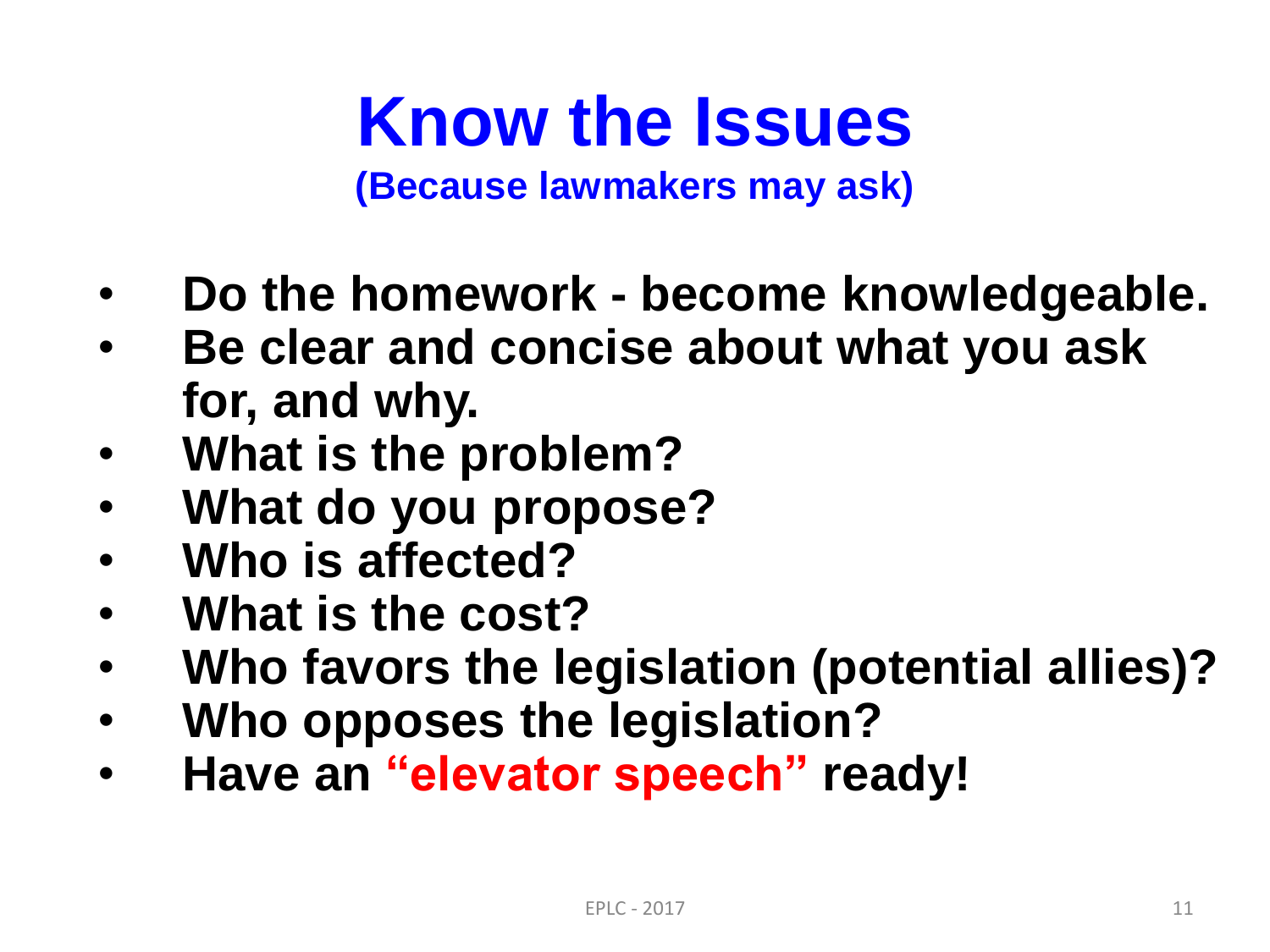#### **PA General Assembly (The Basics)**

- **Institution with a long history steeped in traditions.**
- **House of Representatives (established 1681).**
	- *203 members*
	- *Presiding officer is the Speaker*
	- *About 60,000 constituents*
- **Senate (established 1790).**
	- *50 members*
	- *Presiding officer is Lt. Governor*
	- *About 250,000 constituents*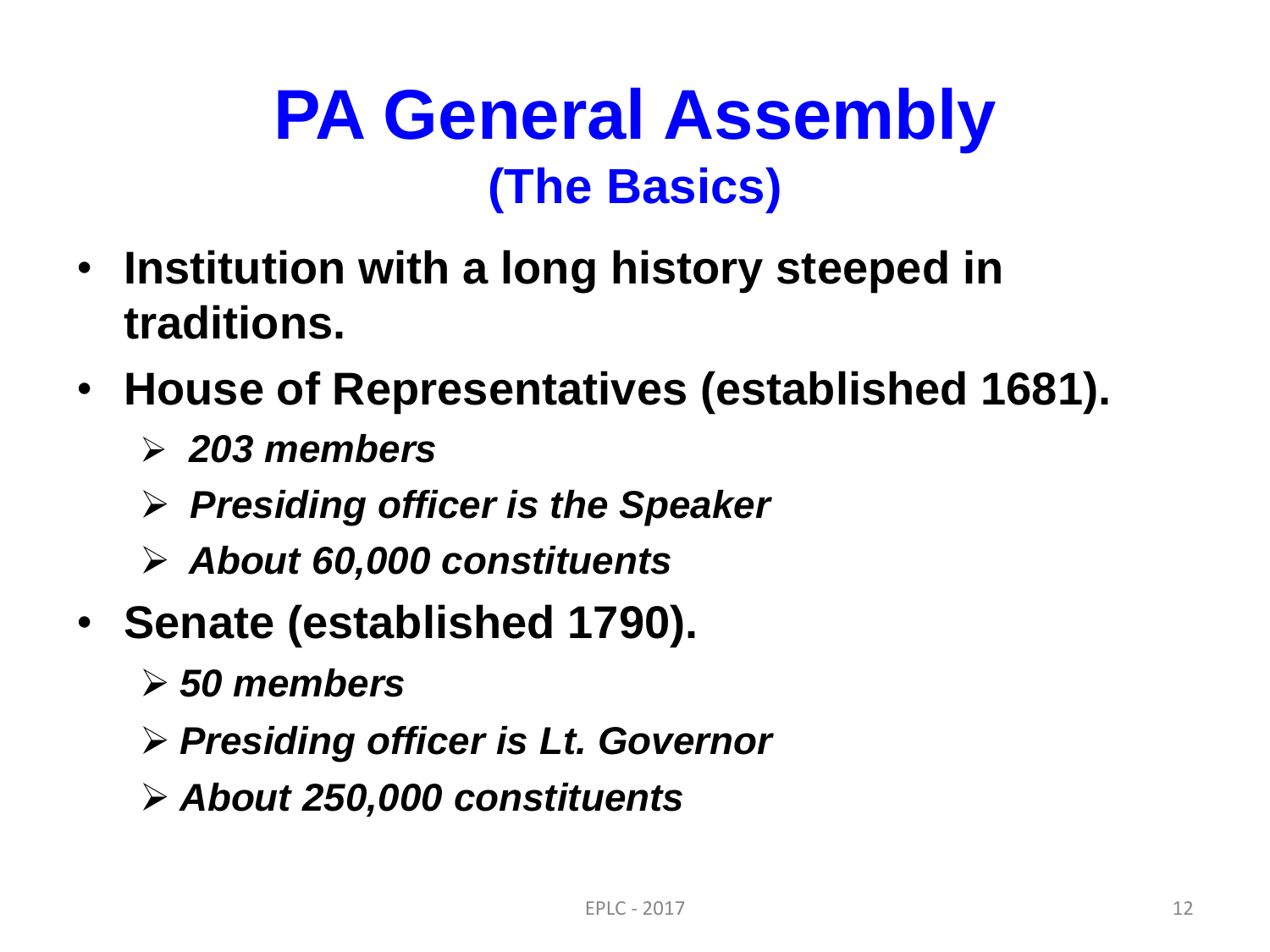# "**Rules" for Operations of General Assembly**

#### • **Constitutional Rules**

- **One subject per bill.**
- **Three readings per chamber.**
- **102 in House and 26 in Senate to pass legislation.**
- **PA Supreme Court has usually been deferential to General Assembly.**

#### • **Statutory Rules**

 **Sunshine notice, etc. These can be changed by writing new law.**

#### • **Rules of the House and Senate**

- **Each chamber has its own Rules.**
- **Are easily changed or suspended by the chamber.**
- **Committees; committee members; public notice; voting.**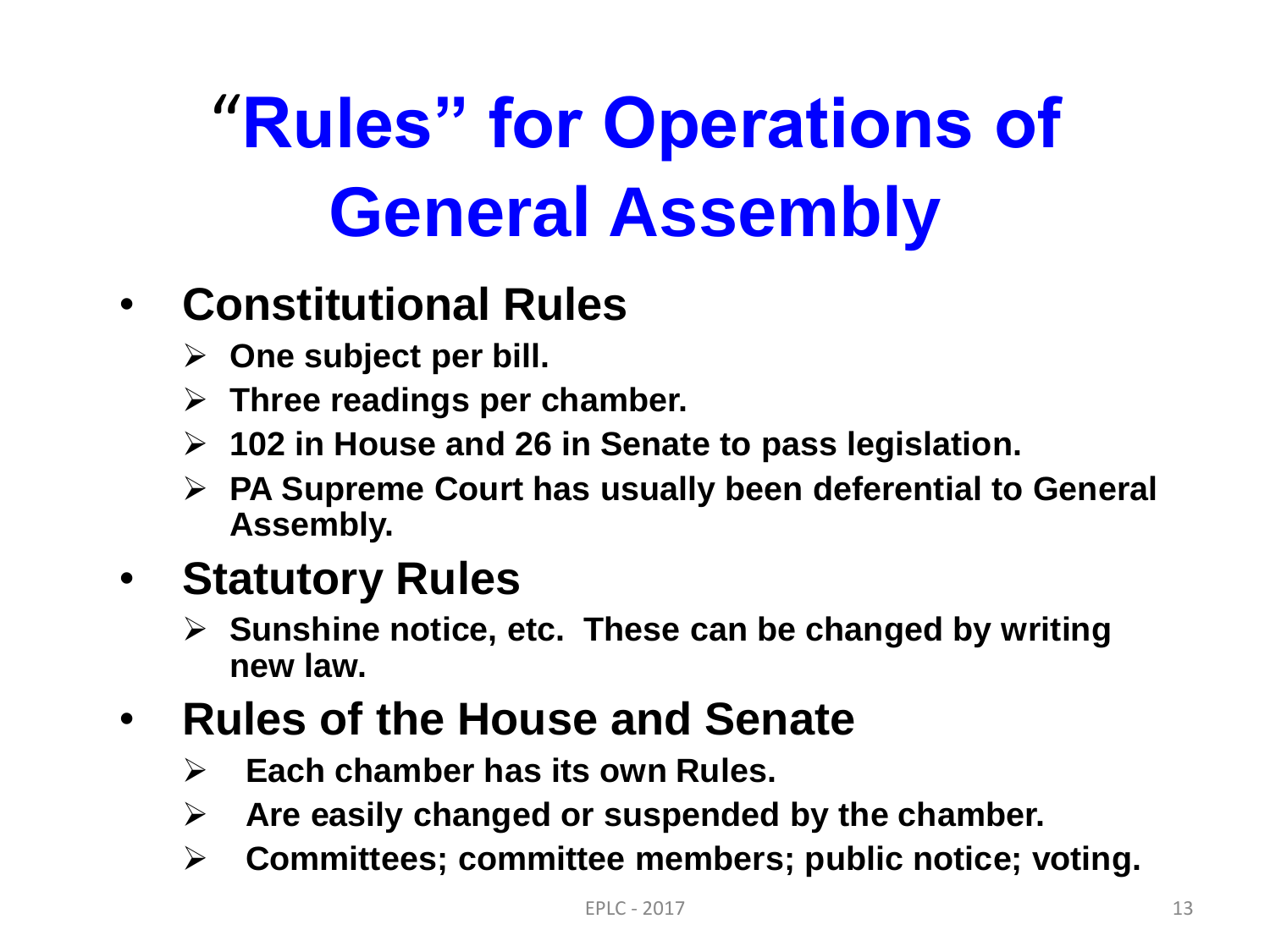# **Basics of State Legislative Process**

- **Any legislator can introduce any idea.**
- **Process is not easy.**
- **Committee process.**
- **Influence of the Committee Chair; Members.**
- **Committee Options – no action; hearings; long-delay; immediate action.**
- **Amendments in Committee.**
- **Fiscal note from Appropriations.**
- **Floor action (or not)**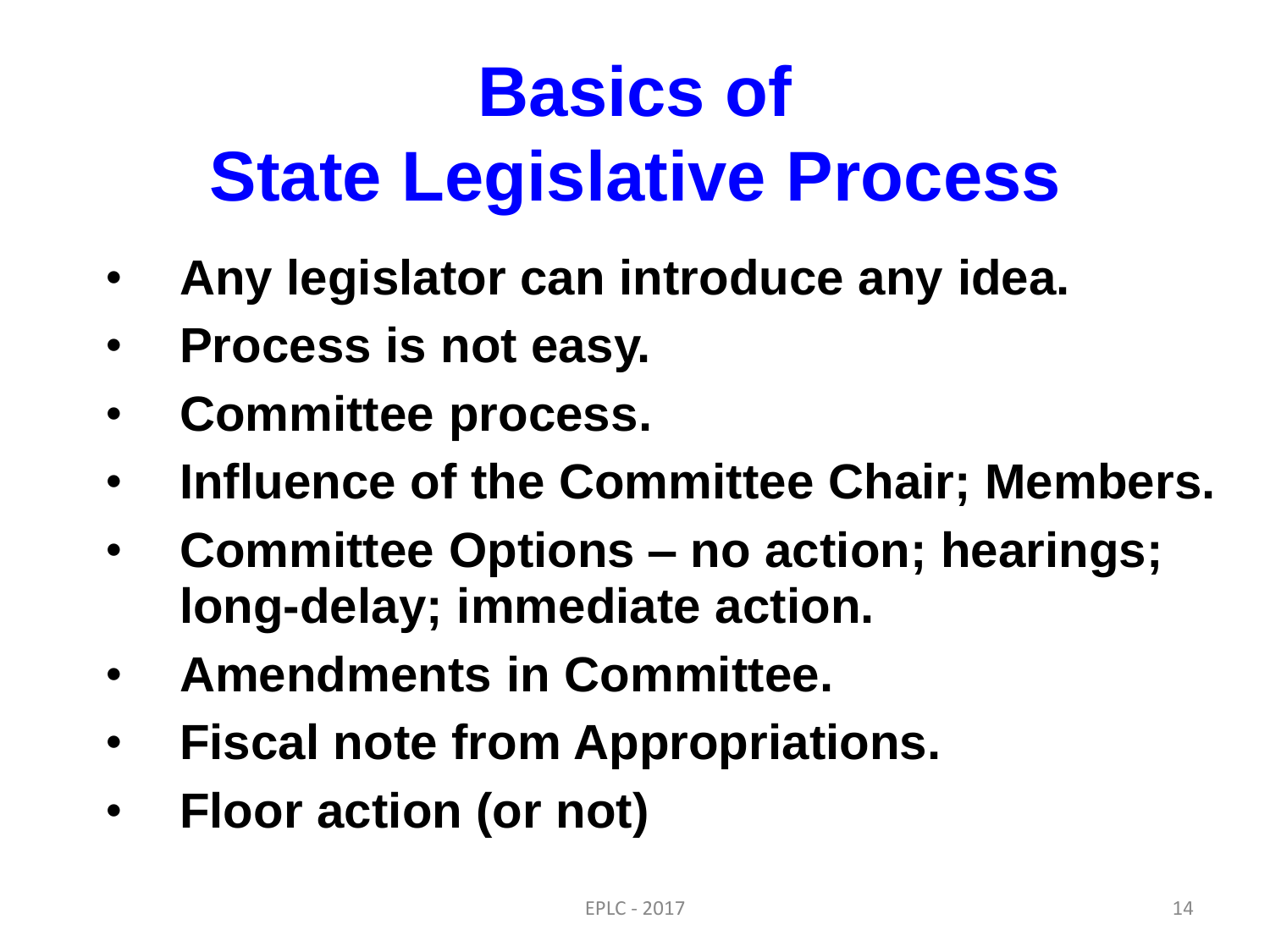## **Enacting a Statutory Law**

- **Bill must pass both House and Senate in exact same form (language, punctuation, everything!).**
- **Need to reconcile any differences.**
- **Conference committee.**
- **Send to Governor for approval.**
- **Sign, veto, or go without signature.**
- **Understand the many intervention opportunities available to you (timing is important).**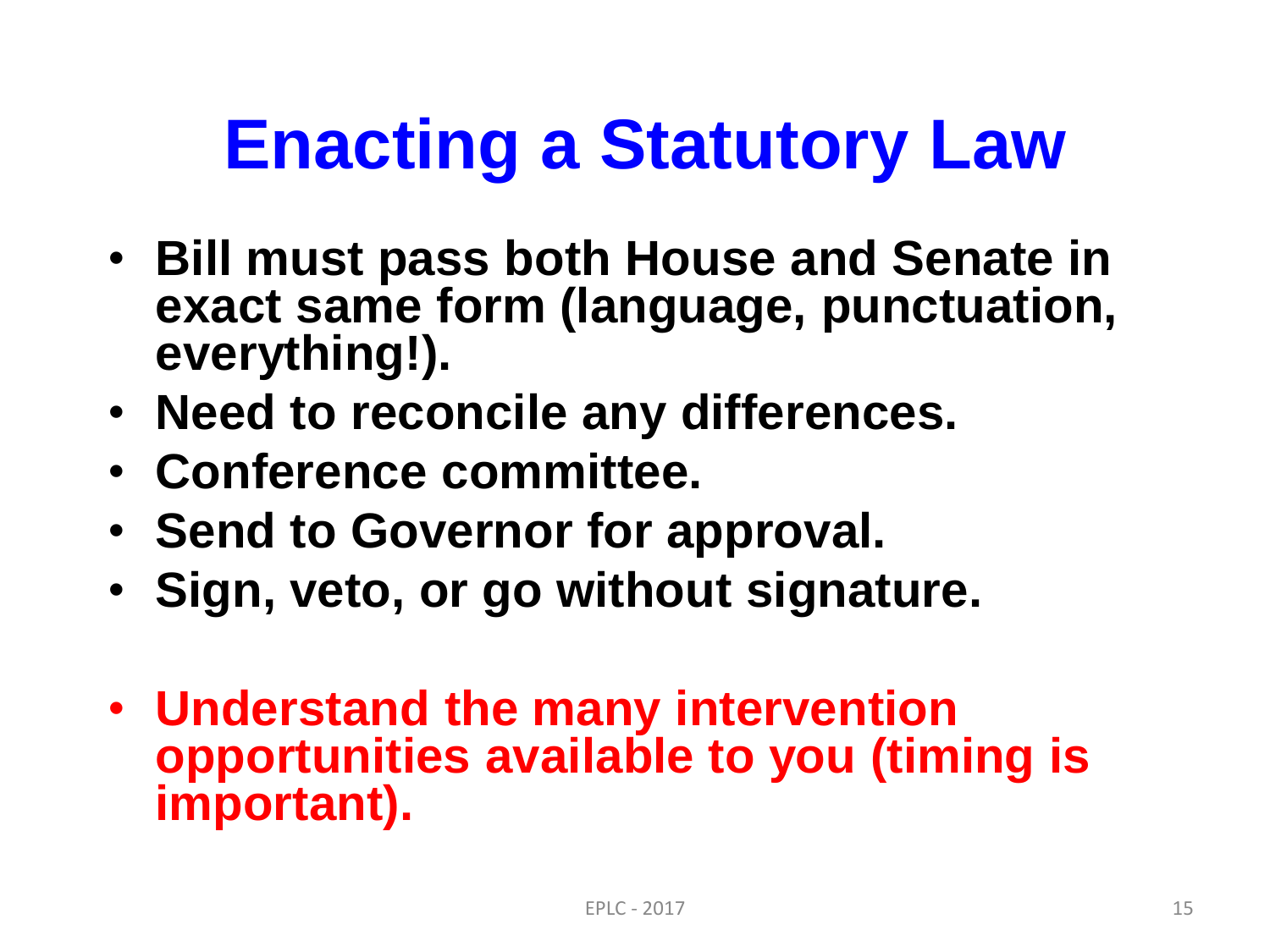## **Tracking a Bill**

#### *See the Handout of Sample Bill:*

- **Bill number remains the same entire session.**
- **Printer's number changes with each re-print.**
- **Names of Sponsors.**
- **Summary of the content.**
- **Latest action.**

#### *See the Handout of History of a Bill:*

- **See all actions.**
- **Link to all amendments & text.**
- **Link to all votes.**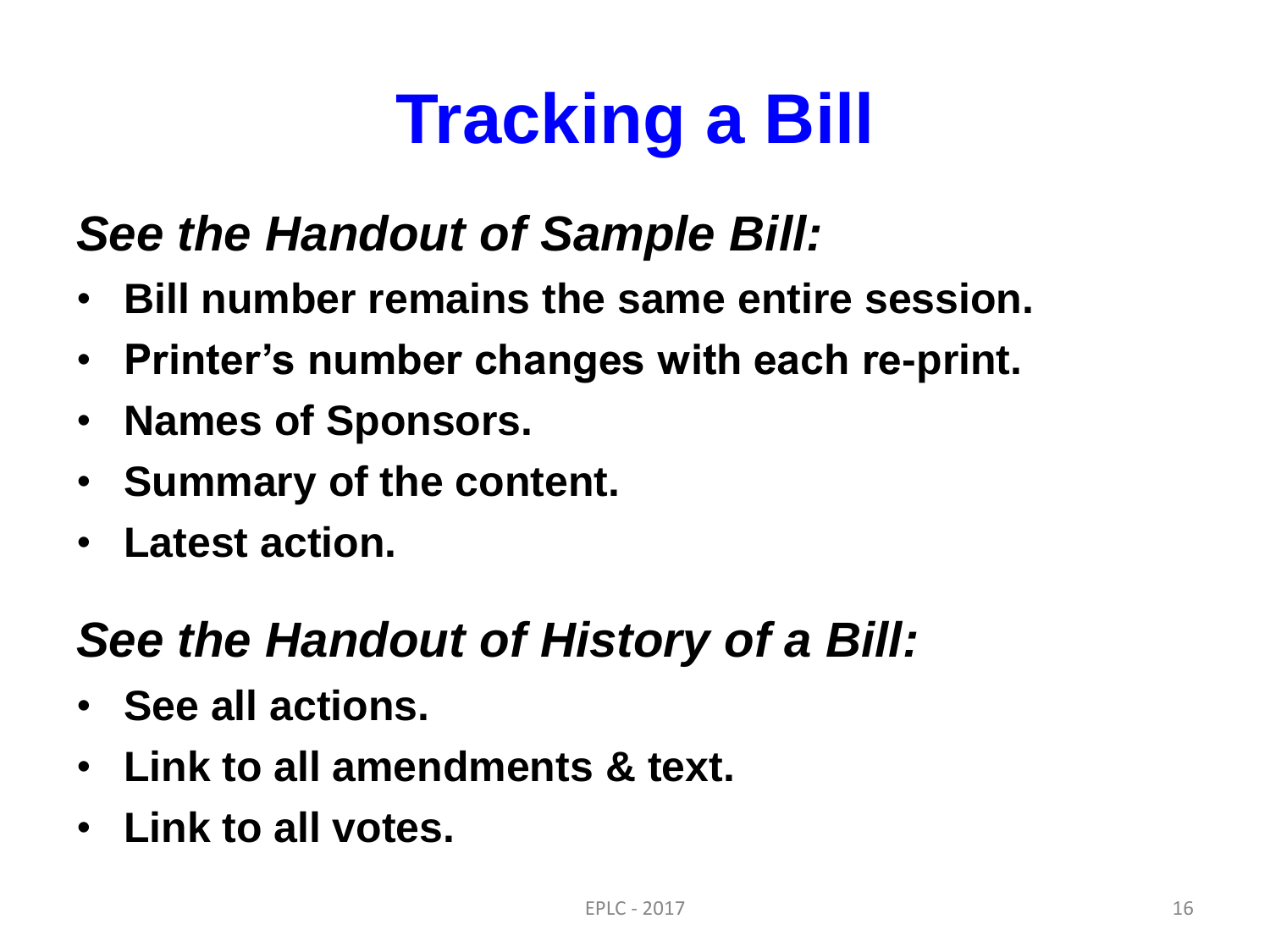### **Regulation-Making Process**

- **State Board of Education or other agency.**
- **Regulatory Review Process.**

**Understand the intervention opportunities.**

**Transparent process with multiple opportunities for public/legislator comment.**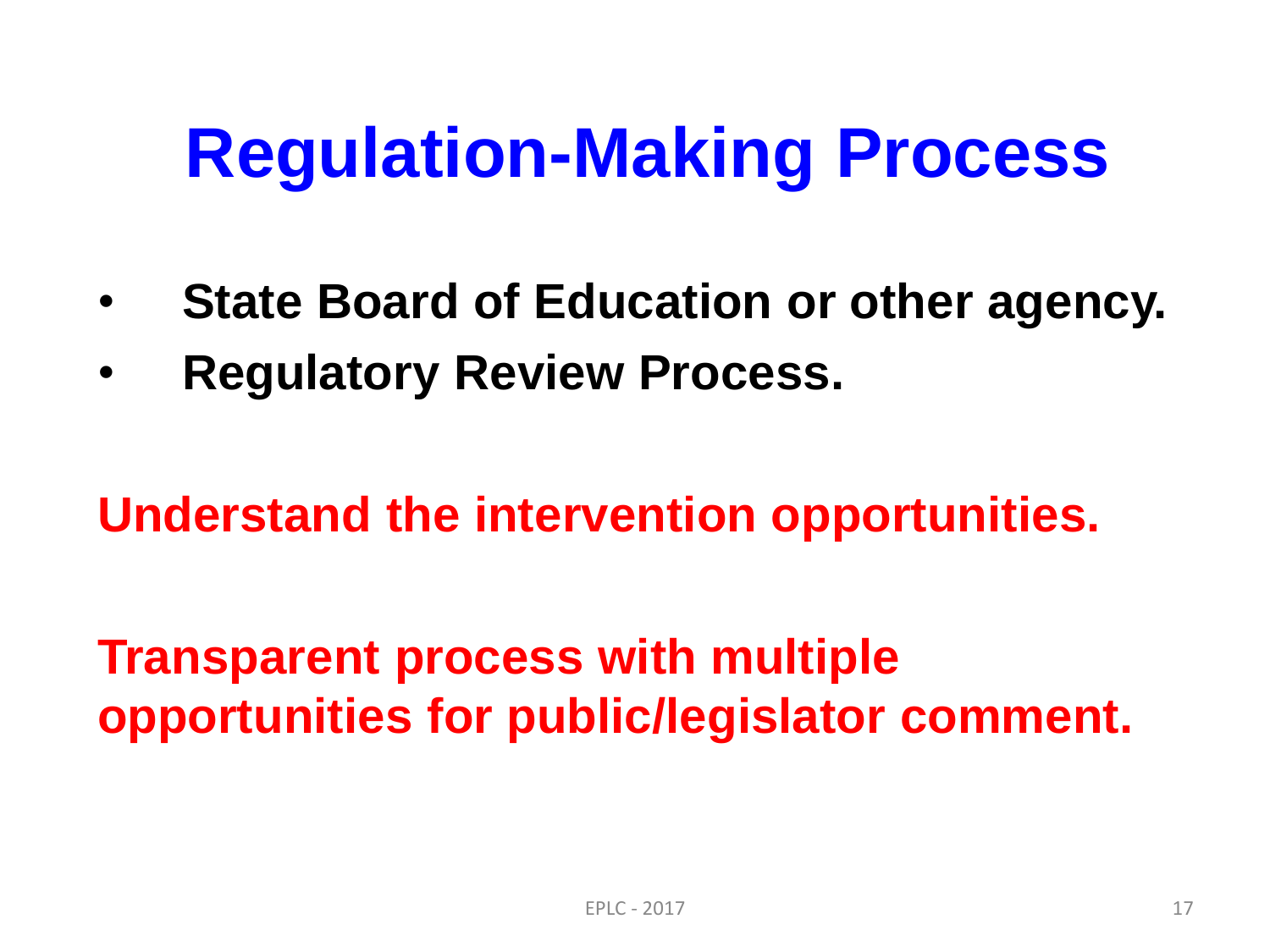#### **Making State Law**

#### **Statutory Process**

**<http://www.pacapitol.com/Resources/PDF/Making-Law-In-PA.pdf>**

#### **Regulatory Process**

**<http://www.irrc.state.pa.us/contact/faqs.cfm>**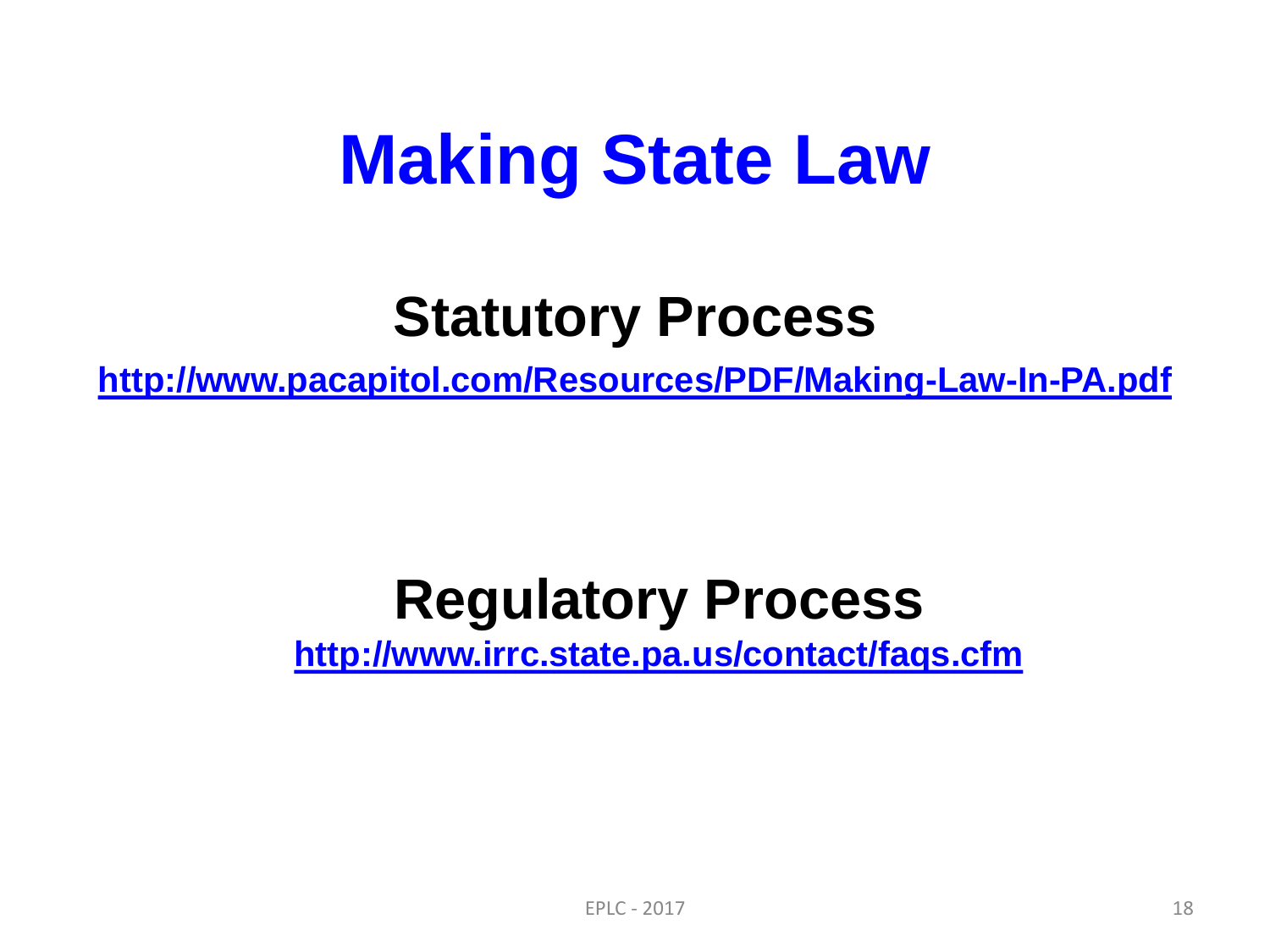## **Recognize Key Events**

- **Two-year cycle for Legislative Sessions.**
- **Governor election every four years.**
- **Leadership elections usually every two years.**
- **Governor's budget message (but planning began in departments previous summer/fall).**
- **Appropriations hearings (by invitation).**
- **June 30 budget deadline (or not!).**
- **Lots of related legislation usually part of the final "deal".**
- **Intervening elections in even-numbered years.**
- **Re-districting every 10 years.**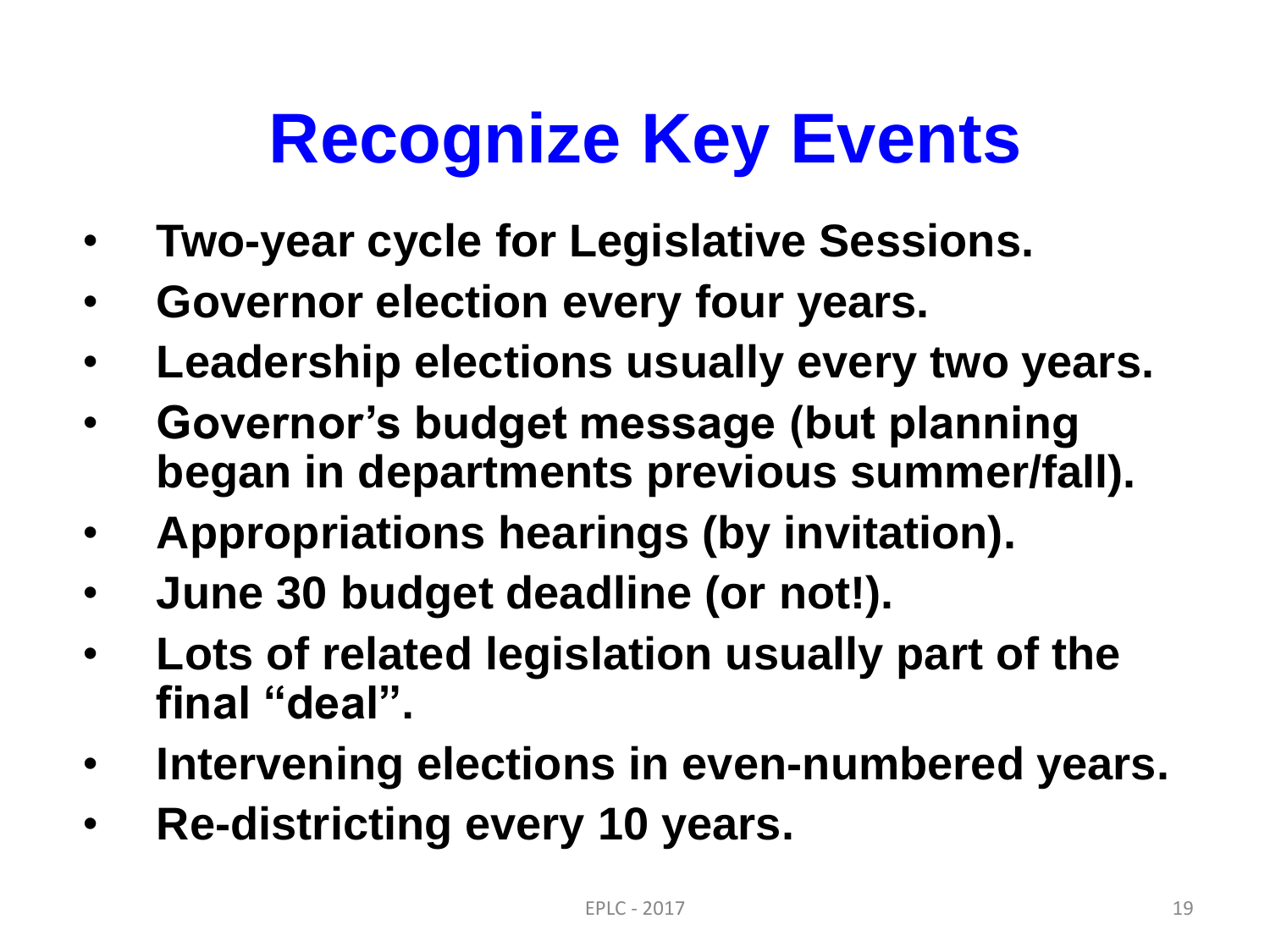## **Effective Advocacy**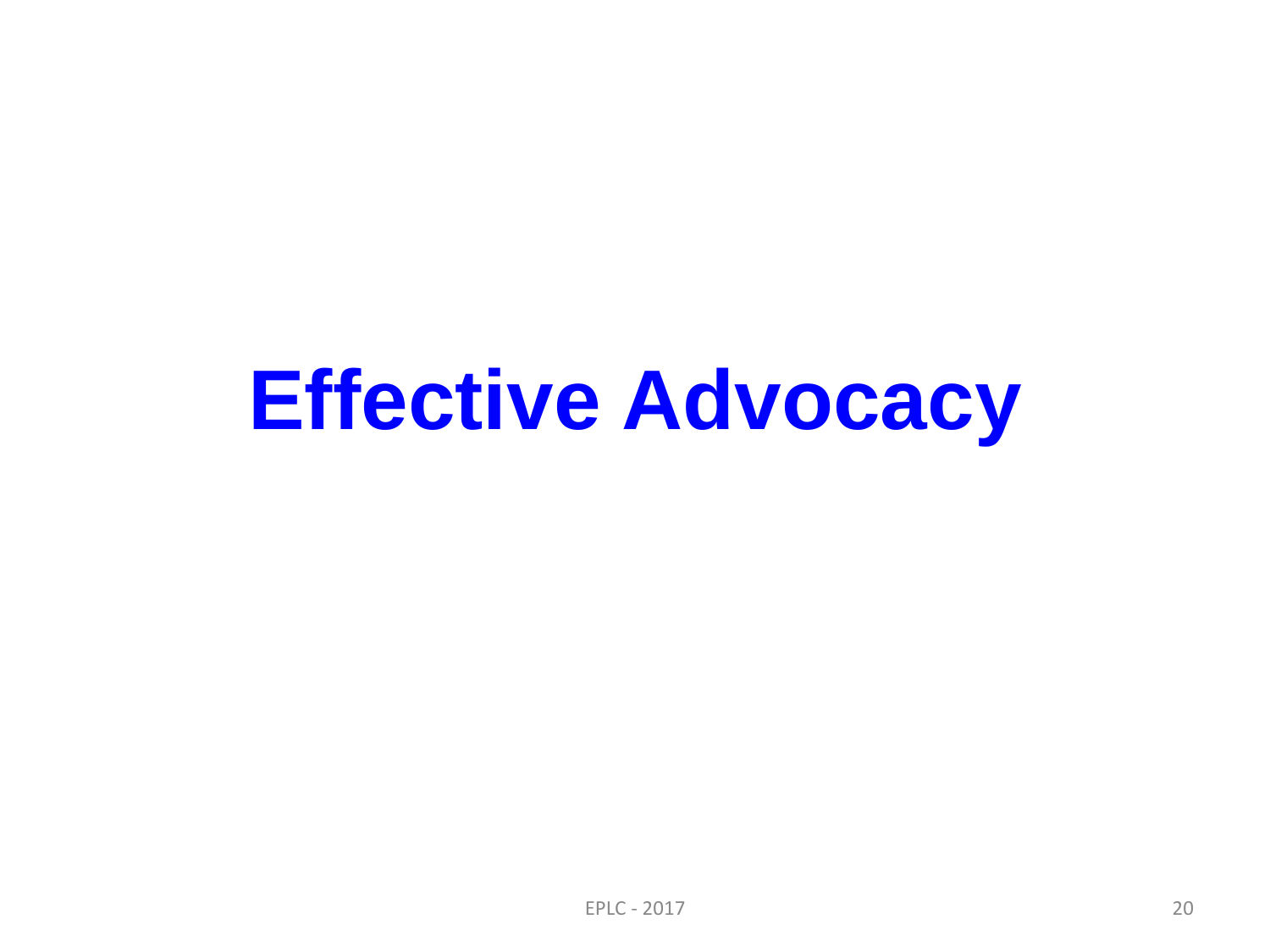# **Know Your Legislator(s)**

- **Who are your legislators (House, Senate)?**
- **Incumbent or new?**
- **Lives where?**
- **Background – family, work experience, community involvement?**
- **Who are their supporters? Opponents?**
- **Legislative interests? Committee assignments? Caucuses joined? Bills sponsored?**
- **Past voting record?**
- **Who are the staff?**

**You need to start where they are, not where you wish they would be.**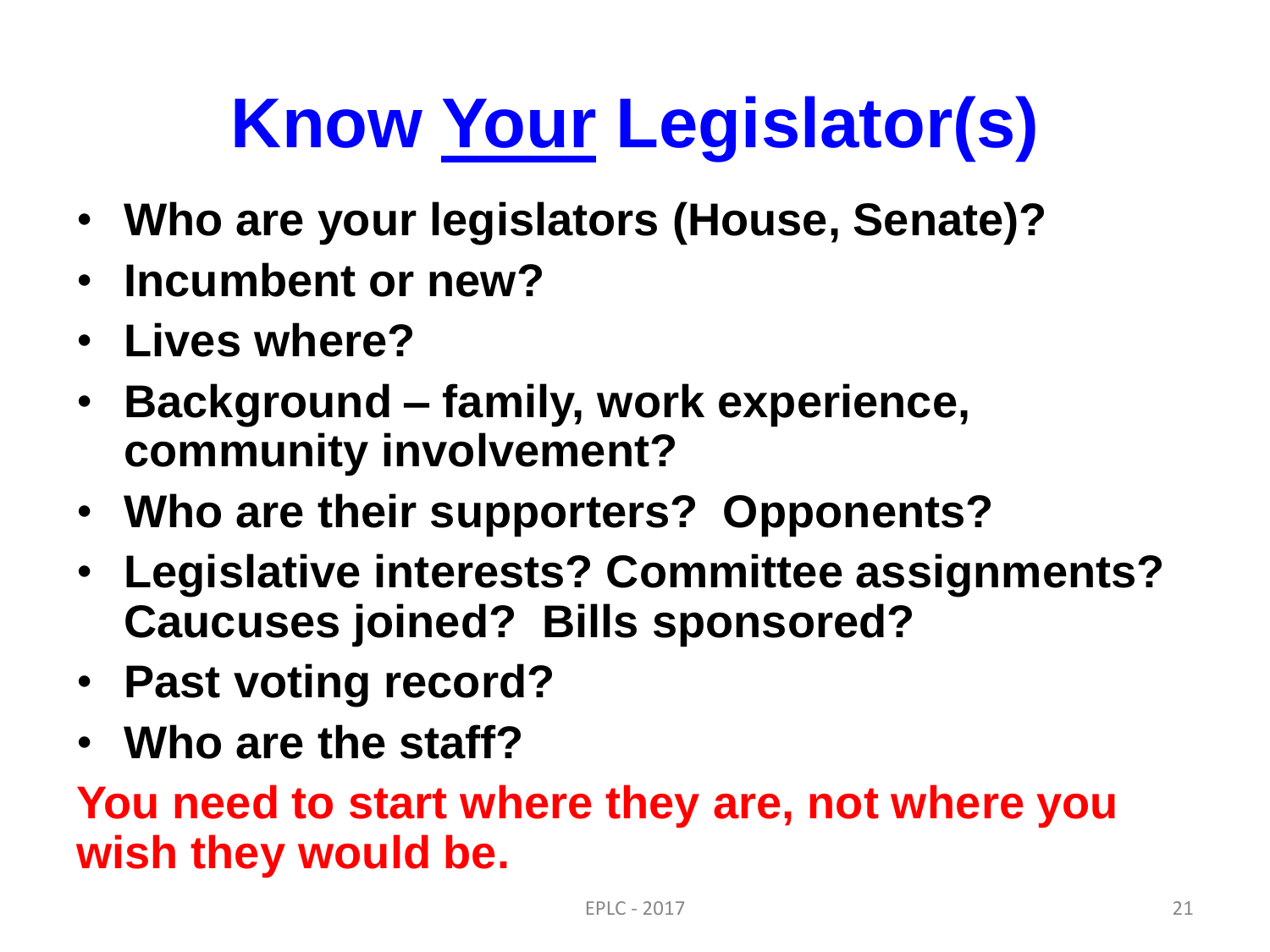# **Influencing Your Legislator(s)**

- **Goal is to build a trusting relationship between you and policymaker**
- **Focus first on your own legislators**
- **Establish your credibility – don't ever lie, mislead**
- **Legislative offices - Get to know the staff**
- **Build a team of constituents**
- **Visits to your school, program (your turf)**
- **Allies, Coalitions and Networks**
- **Media opportunities (with children)**
- **Petitions? Letters? Calls? E-mails?**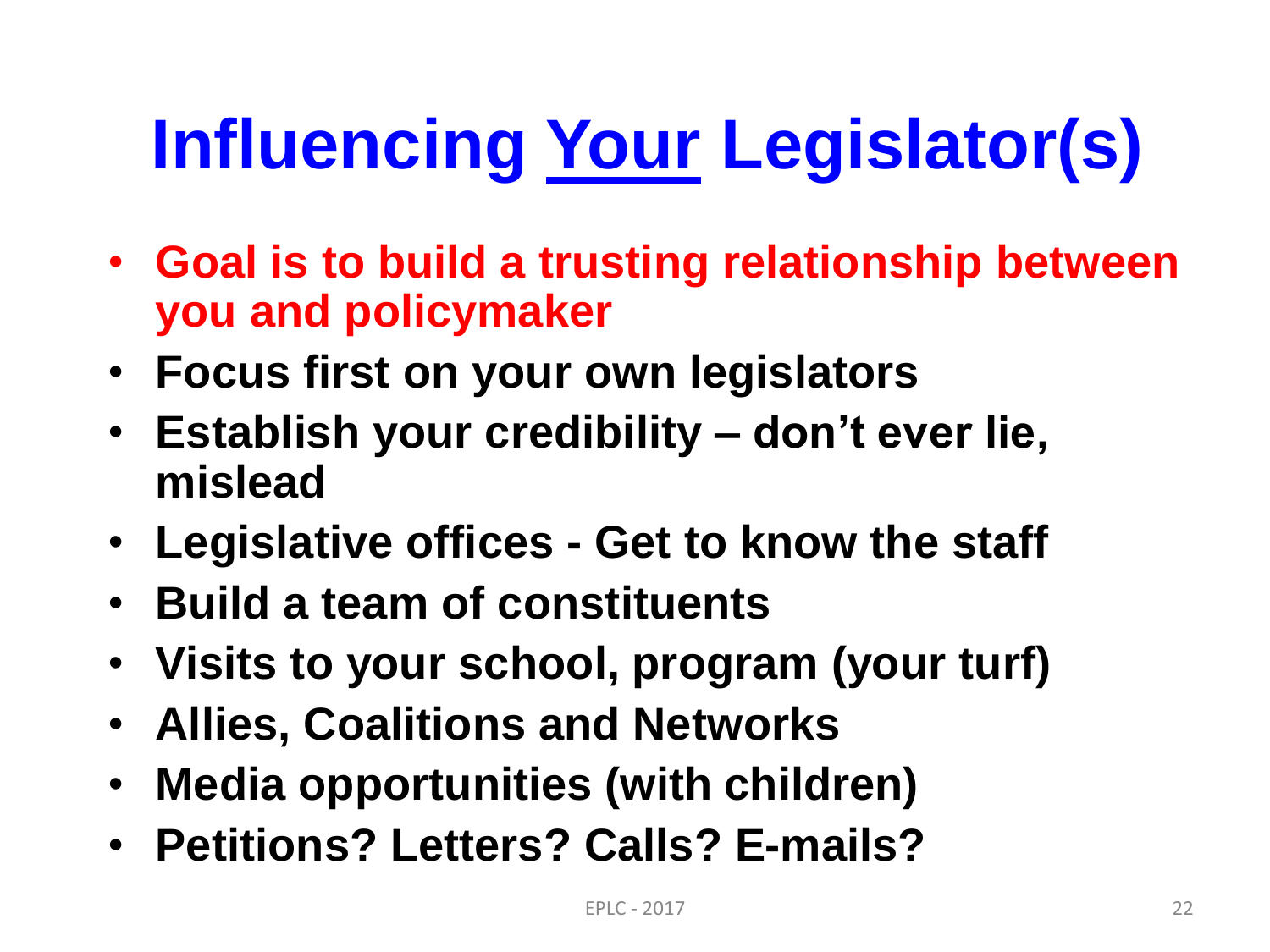#### **Effective Public Advocacy**

#### *In case of school board members***:**

- **These are critical decision-makers in PA because of 500 districts and local control**
- **Same Goal: Trusting relationship – establish credibility**
- **Build a team of constituents (Booster club? Former students? Employers/businesses?)**
- **Present to School Board meeting**
- **Visits to your school, program (your turf)**
- **Discuss how policy decisions affect you, your children, schools and community.**
- **Allies, Coalitions and Networks**
- **Media opportunities (with children)**
- **Petitions? Letters? Calls? E-mails?**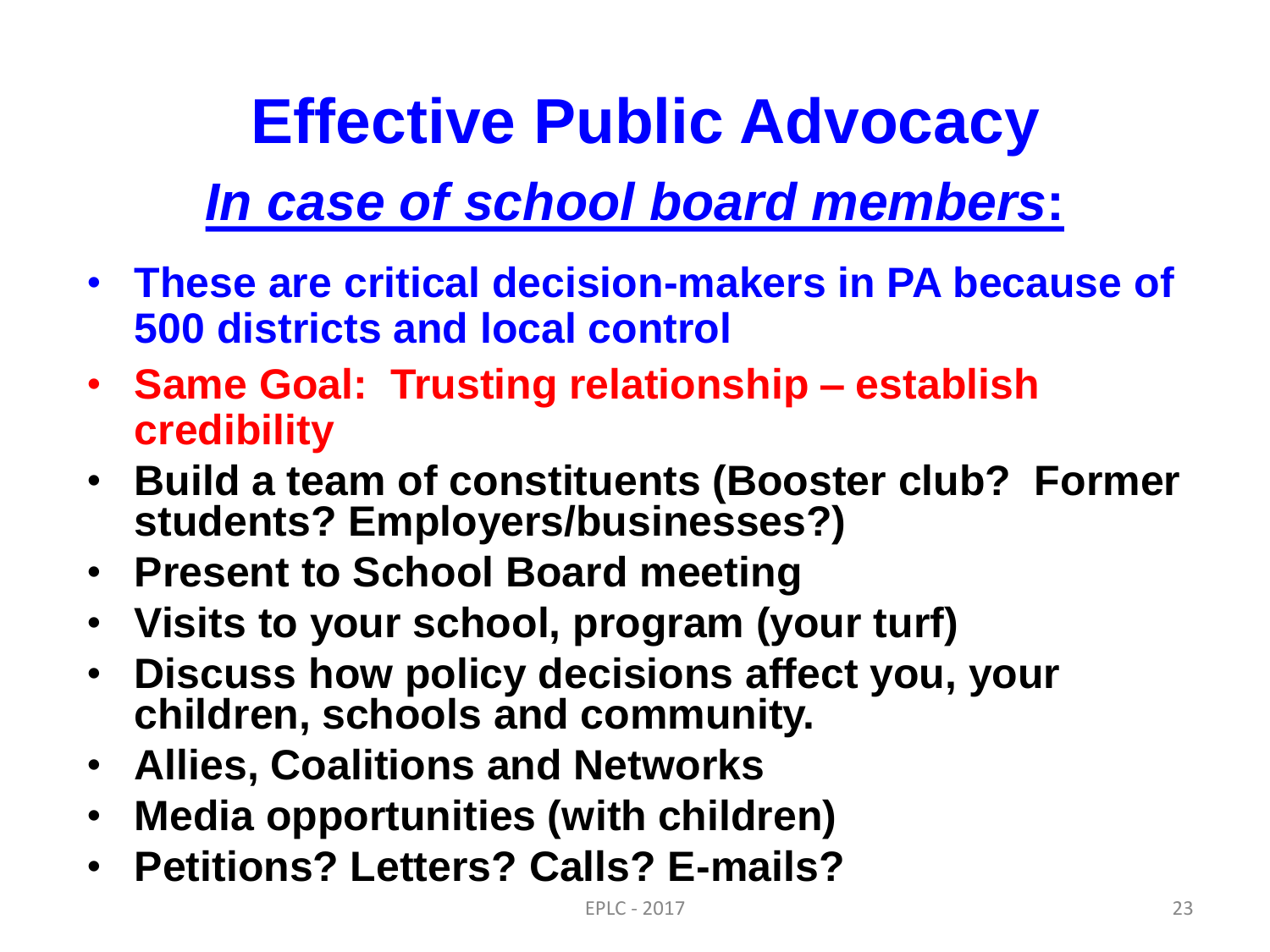### **Allies and Coalitions**

- **Who are other stakeholders?**
- **What are their interests?**
- **Are there competing interests?**
- **What are their advocacy capacities?**
- **Coalitions are challenging.** 
	- **What are the costs?**
	- **Do you have to compromise goals?**
	- **How much time will be required?**
	- **Will your focus be diverted?**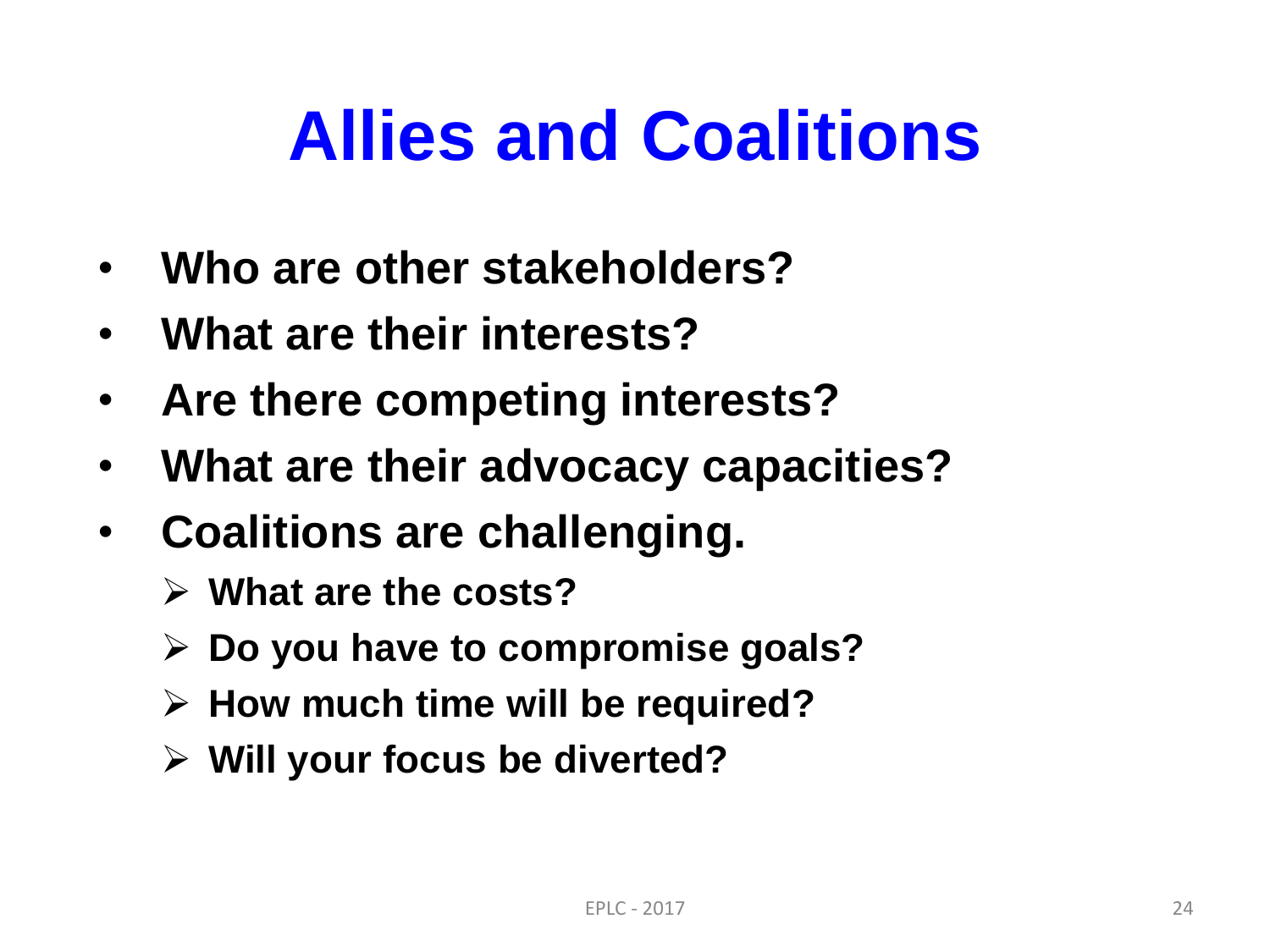## **Office Visits**

- **Ideally…..make an appointment**
- **On time – be polite – busy people**
- **Homework – consider what will resonate with this lawmaker?**
- **Discuss how policy decisions affect you, your children, schools and community**
- **Tell a story**
- **The "ask"**
- **Stay on message**
- **Don't argue or leave negative impression**
- **Business card plus "a leave behind" with key points**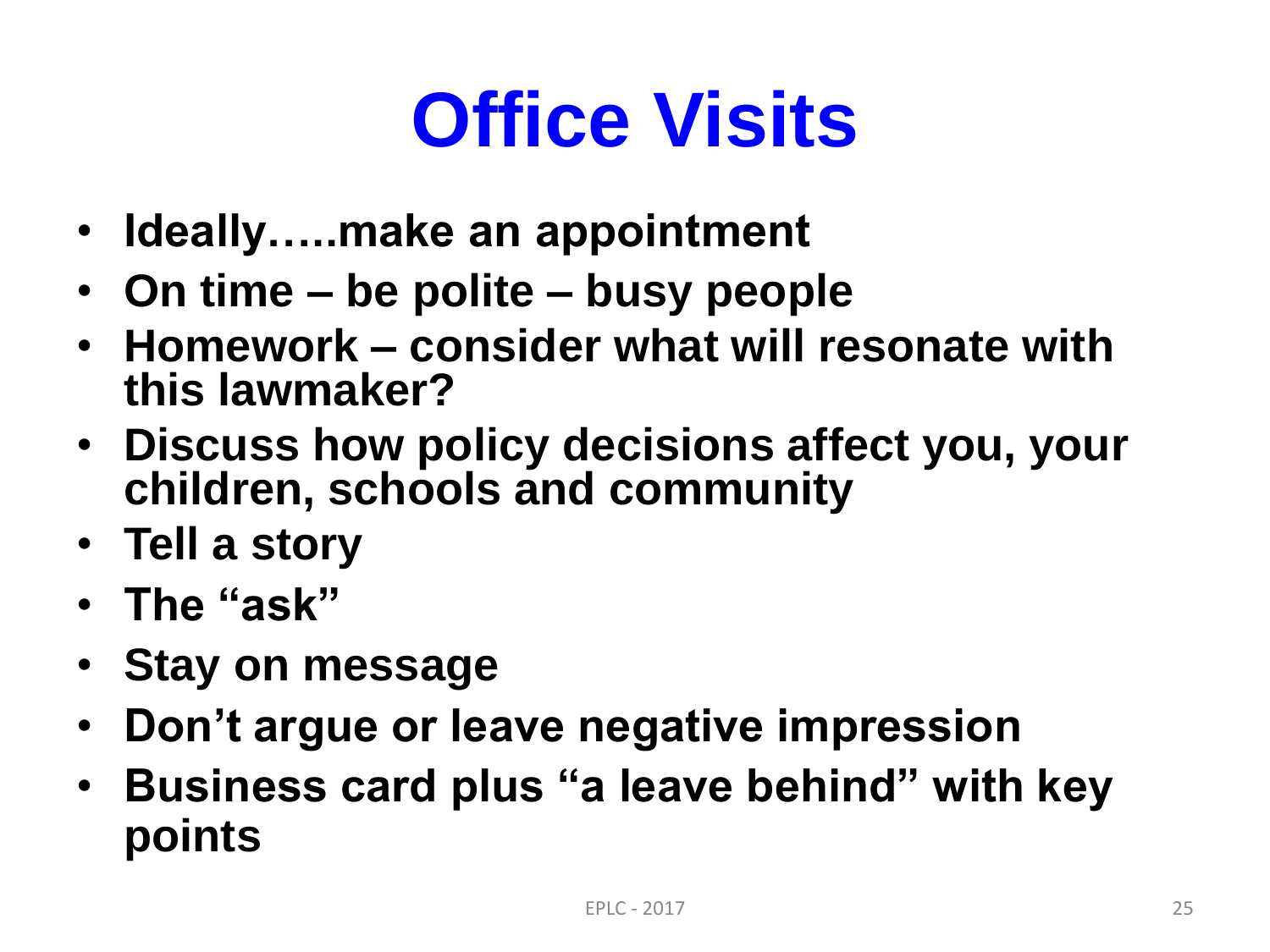#### **The "Ask"**

**Who should do What? Be Specific Measurable To Hold Accountable**

#### **The "Why"**

**The Problem to be Addressed An Effective Solution The Impact of**

#### **The Elevator Speech**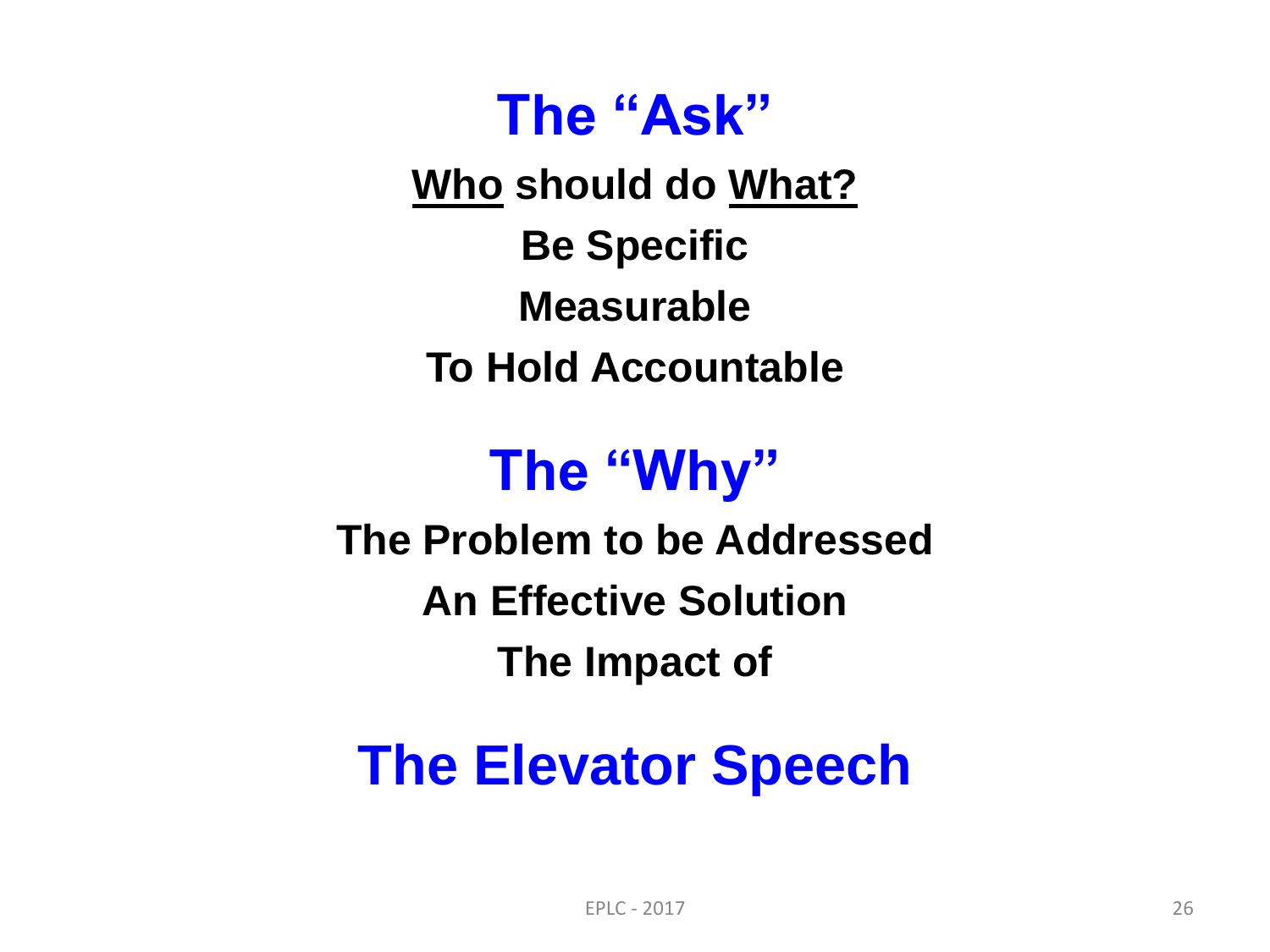## **Building Effective Relationships**

- **Not a one-time activity!**
- **Engage lawmaker in other ways such as service on committees, boards**
- **Serve on an advisory committee**
- **Testify at hearings**
- **Be a campaign volunteer**
- **Become a reliable source of information**
- **Become the "turn to" person on your issues**
- **Hold policymaker accountable**
- **Say "Thanks"**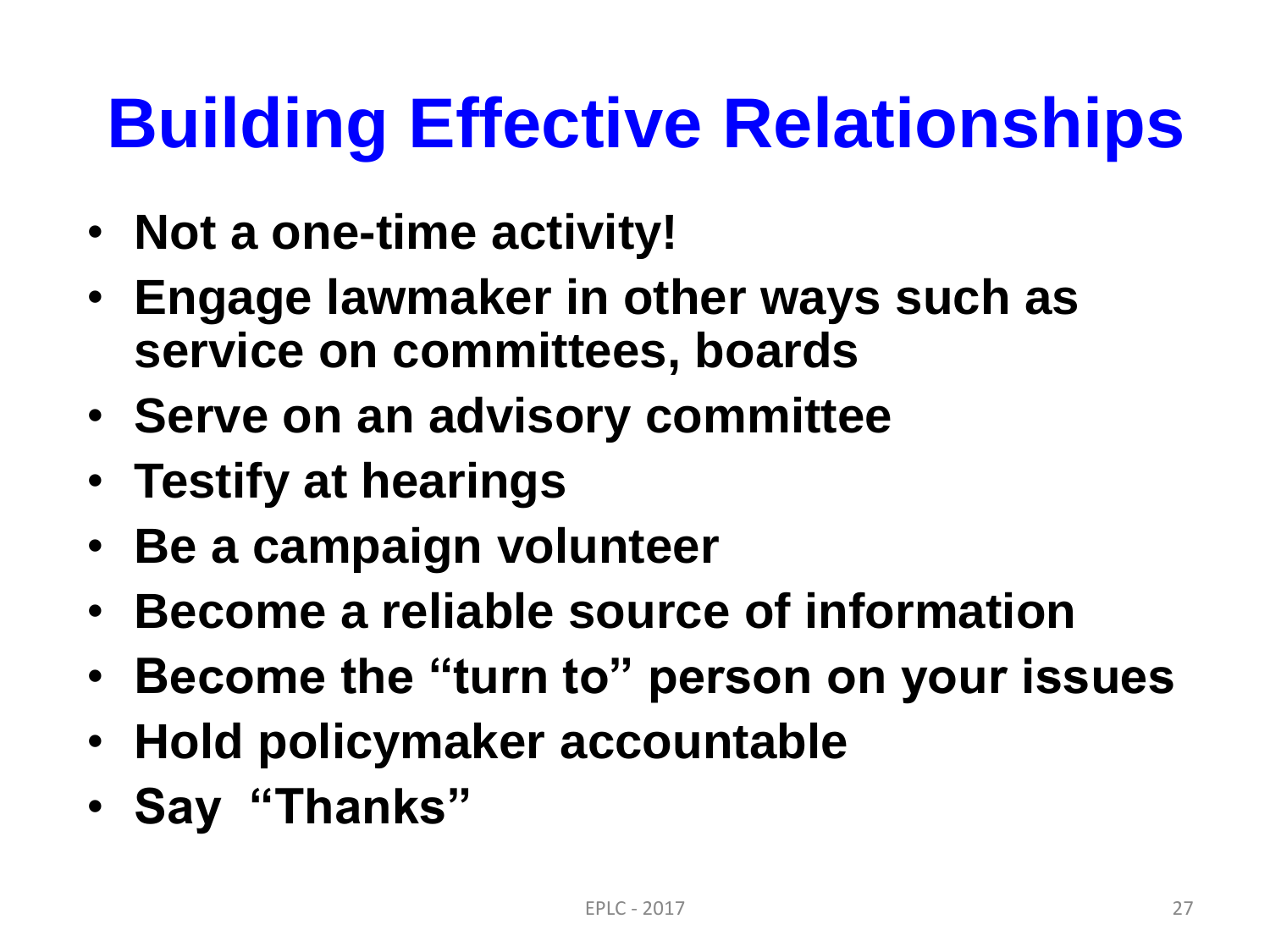### **Communications Tools**

- **Editorial Boards**
- **Education Writers**
- **Letter-to-the Editor**
- **Op-Ed Columns**
- **TV and Talk Shows (Local Cable?)**
- **Partners' Networks**
- **Building Alliances**
- **Web Site as an advocacy tool**
- **Blogs**
- **Facebook, Twitter & other Social Media**
- **E-lists**
- **Other??**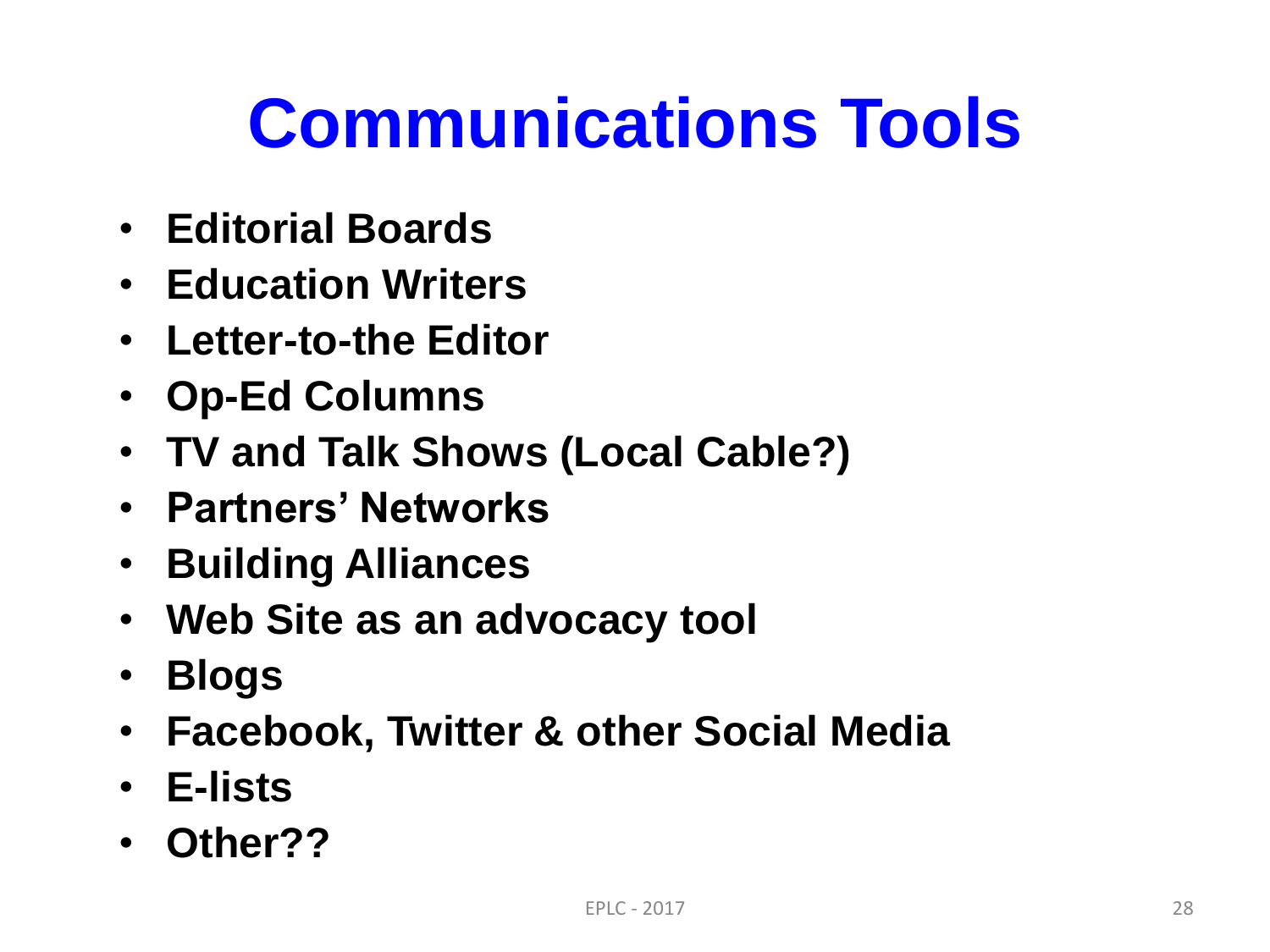## **Policy Information Tools**

- **Pennsylvania Manual**
- **Pennsylvania Bulletin [www.pabulletin.com](http://www.pabulletin.com/)**
- **House/Senate Journal**
- **Legislative websites**
- **History of Bills**
- **PDE and SBE websites**
- **Agency Websites/newsletters/e-alerts**
- **State & National Associations/Advocacy Orgs**
- **EPLC – [www.eplc.org](http://www.eplc.org/) and links to others**
- **Get on EPLC mailing lists**